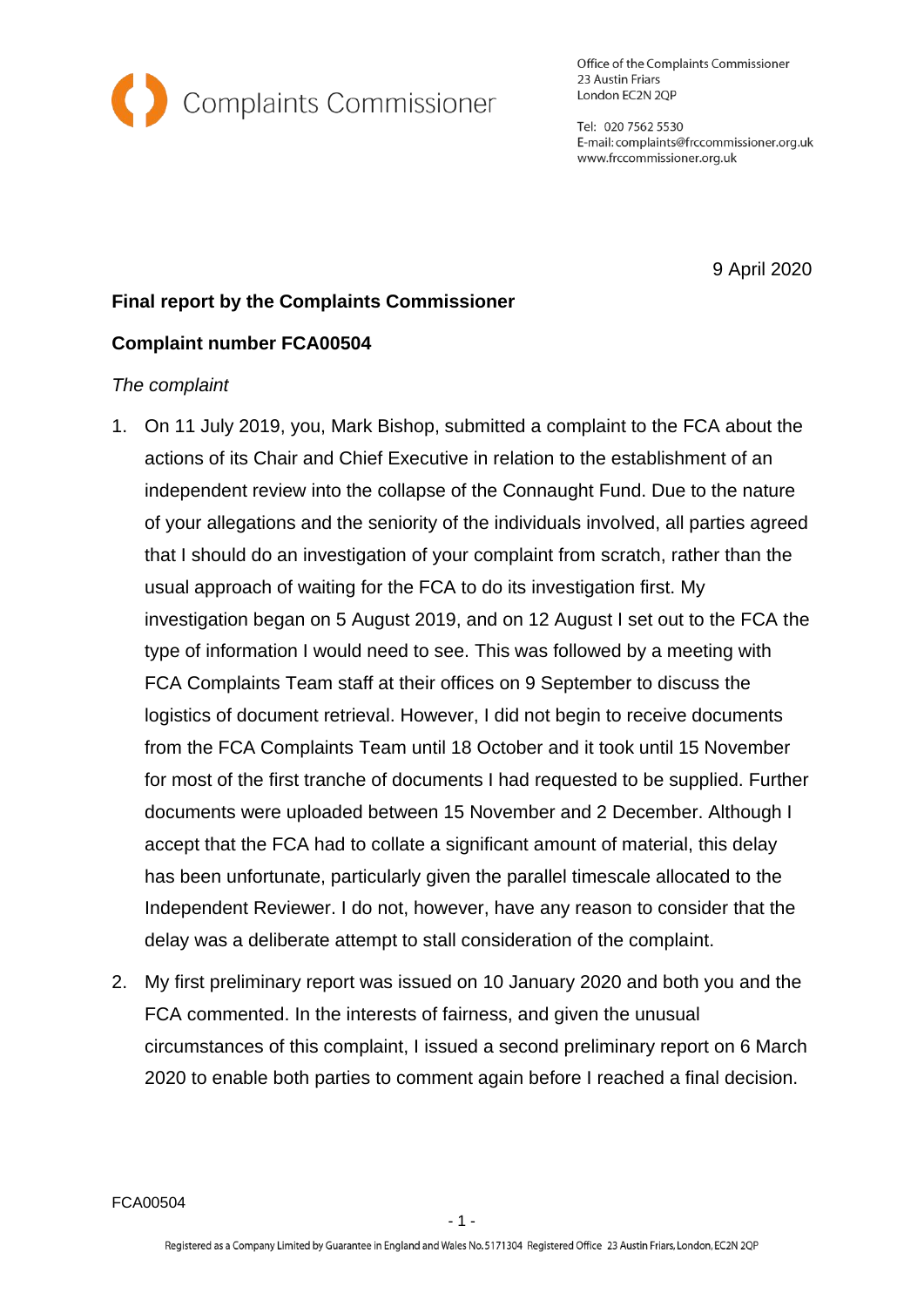#### *What the complaint is about*

- 3. Your complaint is about the FCA's (and its predecessor the FSA's) systemic regulatory role in the collapse of the Connaught Income Fund Series 1 (Connaught) and in particular what you see as the FCA's attempts to close down the full range of options for review of regulatory failure. You have also complained about what you see as the FCA's failure to engage with you to implement changes you believe would have prevented this and other regulatory failings.
- 4. You have complained specifically about the FCA's Chair, Charles Randell and the former CEO, Andrew Bailey who have (or in Andrew Bailey's case, had) overall responsibility for oversight of the FCA. You say:

they *have been and are acting in bad faith, doing all they can to prevent the full truth about the regulator's incompetence and dishonest cover-up efforts in the Connaught case from being exposed, endeavouring to evade financial liability to the victims and obstructing efforts to introduce long-overdue reforms based on the problems identified in the case*.

*Complaint about the Connaught review and the role of Charles Randell* 

- 5. You have complained about:
	- *a. A 'very limited remit' set by the board sub-committee Mr Randell chairs, excluding events after 10 March 2015, which excludes subsequent regulatory failings and disregards input from stakeholders as to what they wanted addressed;*
	- *b. The suitability of the Independent Reviewer, both as to seniority/skillset and potential conflict of interest;*
	- *c. Failure to include/prejudging the question of redress.*
- 6. Your specific complaint about Charles Randell is that he has supported the FCA's attempts to 'narrow down' the terms of reference for the FCA's Lessons Learned Review into the handling of Connaught (the Review) and to appoint 'an unsuitable and potentially conflicted Independent Reviewer'. You say that 'it is clear' from my final reports into the complaints made by George [Patellis](http://frccommissioner.org.uk/wp-content/uploads/FCA00114-Patellis-George-Stage-2-Final-Decision-24-11-16.pdf) and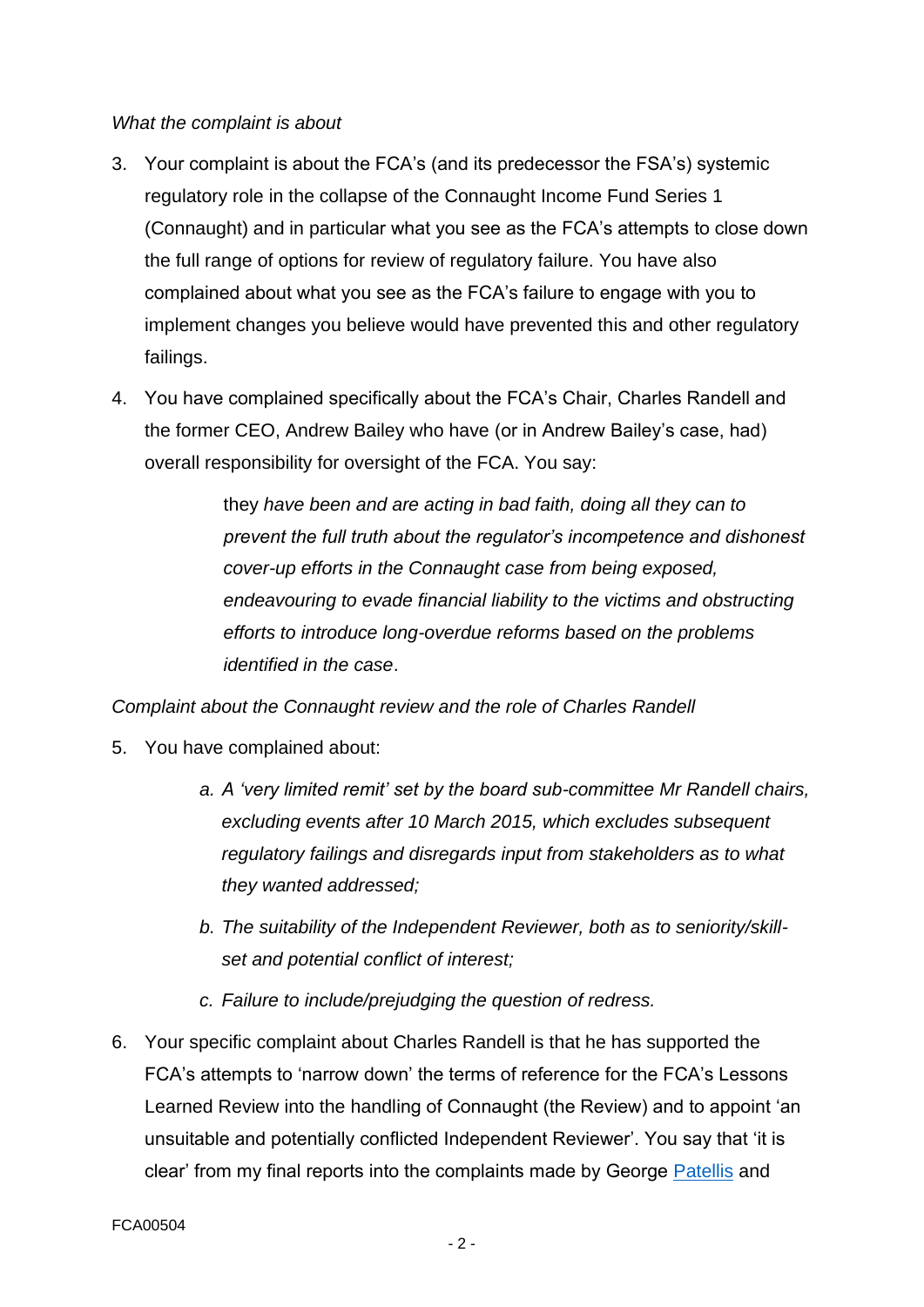Adam [Nettleship,](http://frccommissioner.org.uk/wp-content/uploads/FCA00084-Nettleship-Adam-Stage-2-Final-Decision-24-11-16.pdf) issued in November 2016, that redress and compensation issues would be included in the external review and that I have received undertakings to that effect.

7. Following a meeting you had with Andrew Bailey on 31 July and the FCA's publication of its protocol for the Review on 14 August, you raised additional concerns about the restraints of the Review's [Terms Of Reference](https://www.fca.org.uk/publication/corporate/terms-of-reference-connaught-income-fund-series-one-connected-companies.pdf) and about the [Protocol](https://www.fca.org.uk/publication/corporate/protocol-independent-review-connaught.pdf) for its operation.

## *Complaint about Andrew Bailey*

- 8. Your complaint about Andrew Bailey is that he refused to meet you on proposed changes you presented to his then Private Secretary in 2016/17 and after a further approach to him in April 2019 in relation to the FCA's regulation of London Capital & Finance. You say that Andrew Bailey's 'promise of radical change*'* has not been implemented and that none of your proposed changes are likely to be taken up as a result of the Review. In your view, the FCA has 'no intention' to implement 'much-needed reform'. You say that 'In wilfully rejecting this course of action over a period of more than two and a half years, Mr Bailey has caused avoidable consumer detriment, in clear breach of the FCA's statutory objectives'.
- 9. You have also expressed your disagreement with the notes taken at your meeting with Andrew Bailey on 31 July 2019 and your objection to the presence as note-taker of the Assistant Private Secretary to the FCA's Enforcement and Market Oversight Director. You expected 'there to be a firewall between any FCA employees involved in the External Review and those from departments that have been criticised. I would also have expected there to be full disclosure both in advance and subsequently about the intent to involve someone from such a department in the 31 July meeting, and consider that Mr Bailey's failure to disclose to me the identity of the note-taker even when asked to do so is an act of bad faith'.

#### *Remedies*

10. You initially sought the following remedies for your complaint: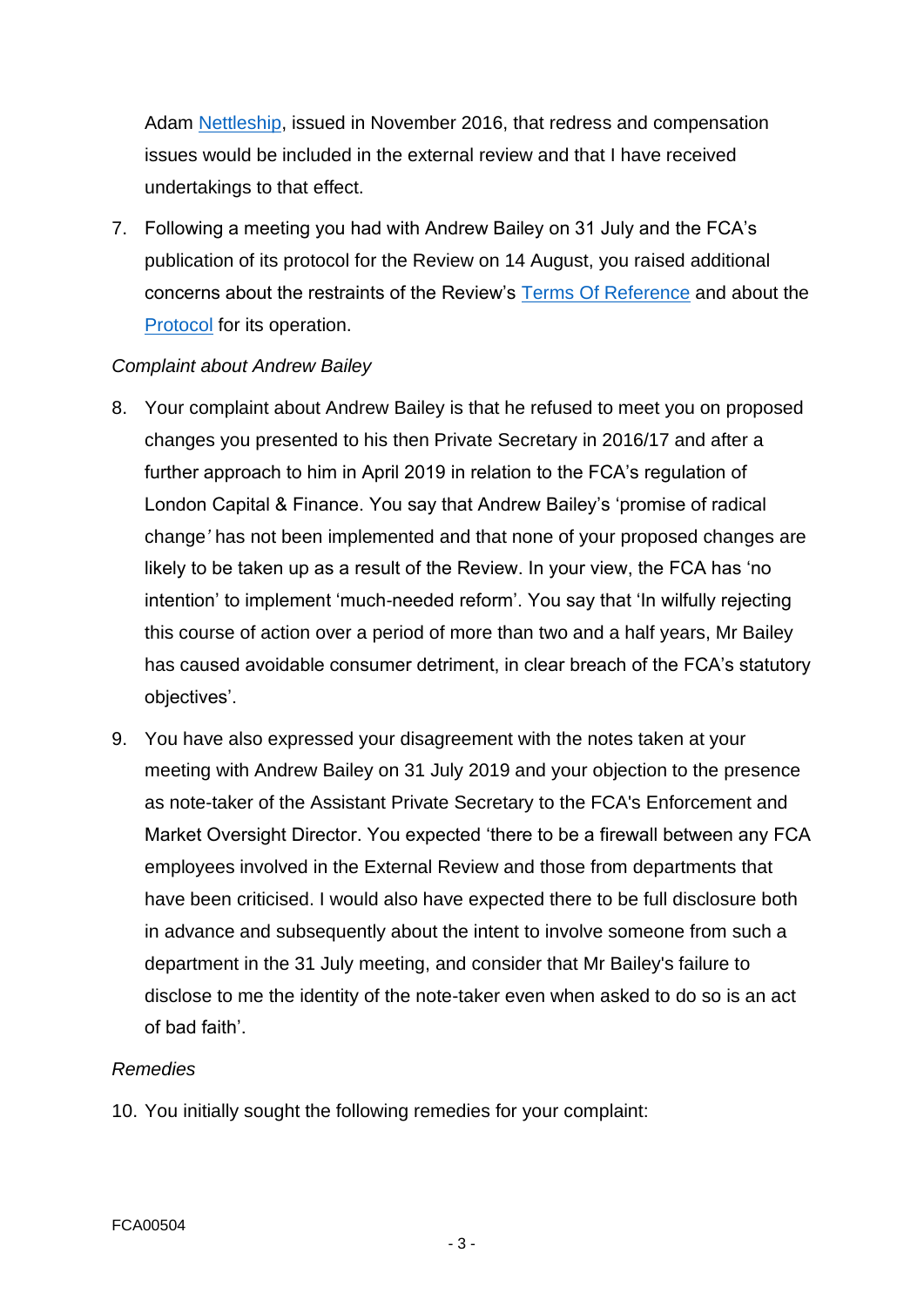- *a. The publication of a new, revised remit for the Review, the content of which is acceptable to* [you] *and other stakeholders, including the Liquidators and the Chair of the APPG;*
- *b. The provision of a full conflict check into the proposed Reviewer, signed by him as constituting full disclosure of his links past and present with anyone whose work might be reviewed or whose prospects might be affected by the Review;*
- *c. Depending on the extent of any conflicts revealed under point b, above, the appointment of a Joint or Replacement Reviewer acceptable to* [you] *and the stakeholders mentioned at point a, above;*
- *d. The agreement of a change programme to begin at the FCA at the earliest reasonable opportunity, together with sufficient involvement for [you] in either the delivery of it or the verification of its delivery that Ivoul can be sure that the changes promised are truly applied and embedded;*
- *e. A written undertaking from the FCA board to update and extend the programme mentioned at point d, above, to reflect any recommendations made in the Review in due course*

You also requested that the Review be replaced by *a Treasury-commissioned report under Section 73 or Section 77 of the Financial Services Act 2012*. The FCA has pointed out that while Section 73 investigations are statutory they are not required to be directed by HM Treasury.

11. However, since your recent meeting with the Independent Reviewer, you have told me that, although you would not have chosen someone with his background or skill-set, you believe that Raj Parker is undertaking the exercise in good faith and is a capable individual with a good understanding of the issues at hand, so would not argue for replacing him at this stage.

# *Preliminary points*

12. As my investigation under the Complaints Scheme (the Scheme) has been conducted from scratch, I will explain how I have approached it. Section 3 of the Scheme sets out the coverage and scope of the Scheme and states what is excluded. Paragraph 6.14 states that I will not investigate any complaint which is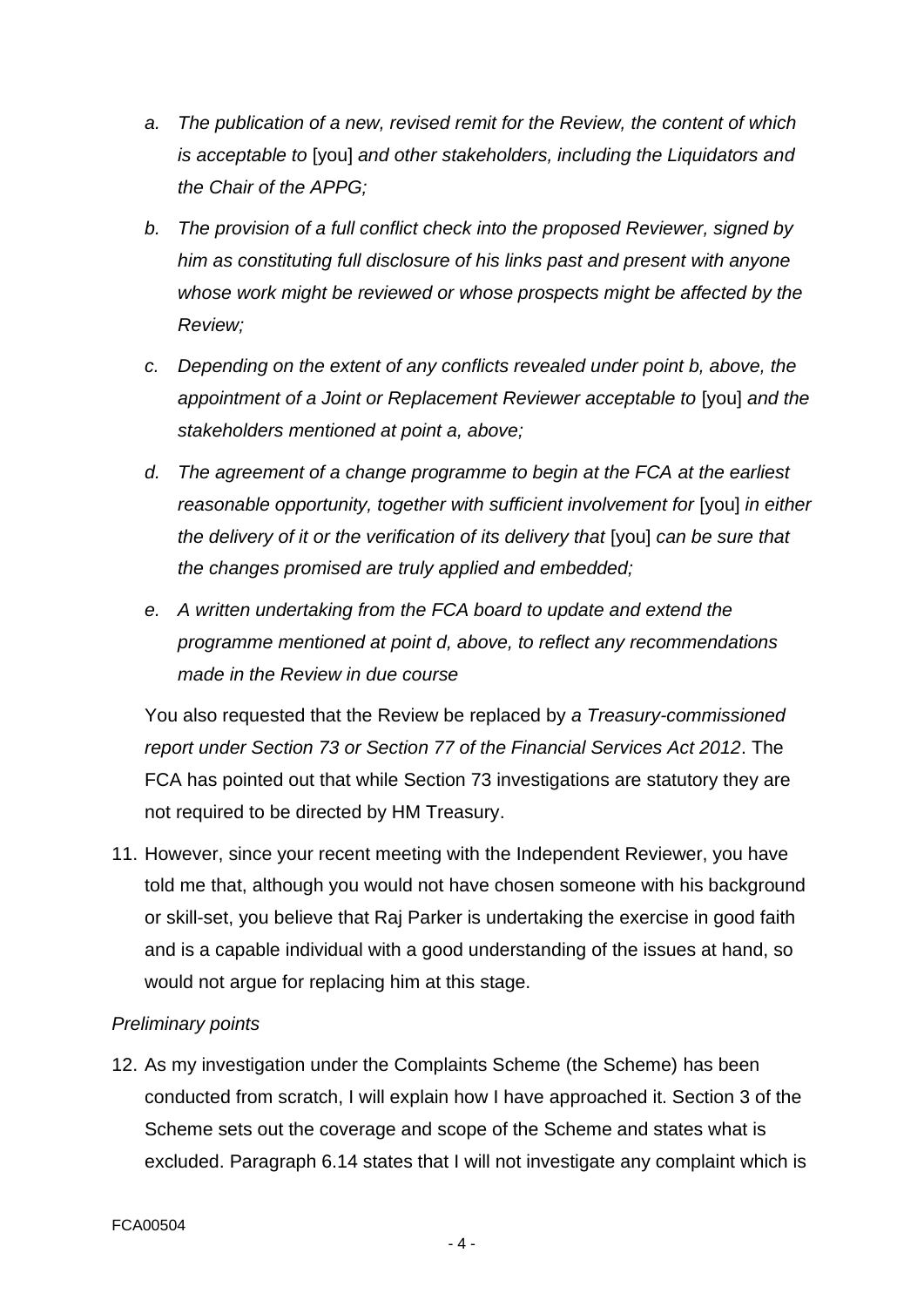outside the scope of the Scheme, but the final decision on whether a particular case is so excluded rests with me.

- 13. The Scheme includes complaints about the way in which the regulators have acted or omitted to act, including complaints alleging:
	- a) mistakes and lack of care;
	- b) unreasonable delay;
	- c) unprofessional behaviour;
	- d) bias; and
	- e) lack of integrity.
- 14. In my view, your complaints fall clearly within these categories. I have not excluded any part of your complaint. Paragraph 7.1 states that I may conduct an investigation in whatever manner I think appropriate. I have asked the FCA to provide a broad range of documents, including confidential information, which I have considered carefully. I have also asked the FCA further questions to clarify some of the issues.
- 15. Many of the elements of your complaint concern the way in which the FCA has exercised its discretionary powers and made decisions about how to proceed. My role is not to substitute my judgement for the FCA's. This report is not about the decisions I might have made, but is my assessment of whether, in all the circumstances, the FCA's actions or omissions were reasonable.
- 16. You raised with me your concern that the FCA was proceeding with the Review despite your complaint to me. My view was that the Review needed to get under way because more than enough time has elapsed already. This did not presuppose any particular outcome to your complaint or any response from the FCA to that outcome. However, I should record that in dealing with previous complaints I have commented publicly that the delays in investigating complaints and establishing reviews are unfair to complainants: this is another example of that problem, although it is a systemic one and not specific to your complaints against the Chair and Chief Executive.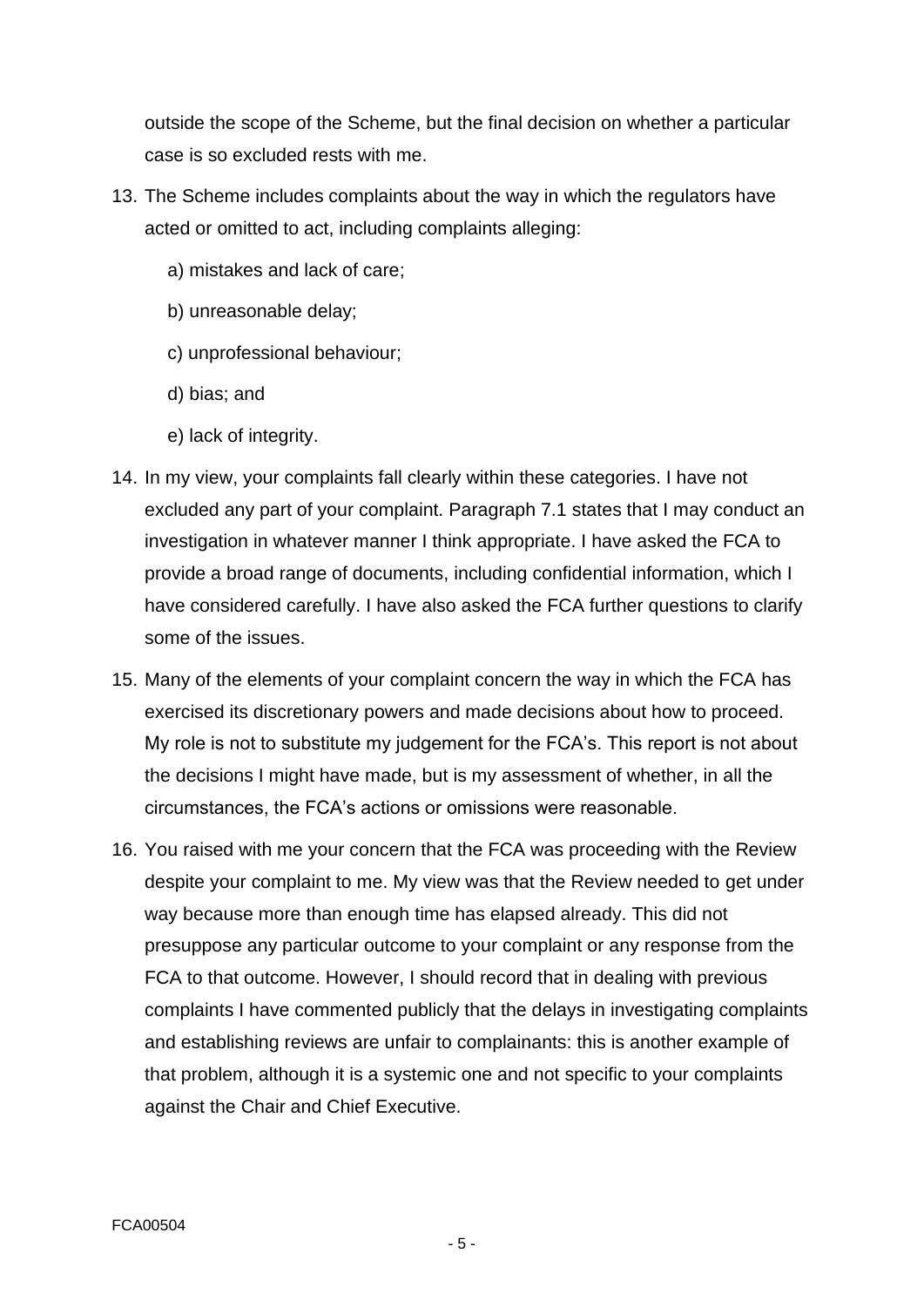#### *Background*

17. As mentioned above, I issued substantive reports on complaints about the FSA's and FCA's regulation of the Connaught Fund made by George Patellis and Adam Nettleship in November 2016. I concluded that:

*The evidence does not suggest that the regulator was simply too slow to reach its conclusions: it suggests that, despite a long build-up of evidence pointing to the risk of serious consumer detriment, it failed to act in a co-ordinated fashion, and failed to involve other agencies when it clearly ought to have done so.*

18. Regarding the commissioning of an independent external review I said:

*This Complaints Scheme is not designed to deal with major inquiries into alleged regulatory failure, nor to provide the kinds of remedies which you are seeking on behalf of investors. However, in my view such an inquiry is needed. I am pleased to say that the FCA has agreed to appoint an external third party to conduct a review into the FSA's regulation of the Connaught Income Series 1 Fund and that it will publish (to the extent that it can) the results. This is a very welcome development. The FCA has said that its review will start once the ongoing enforcement actions would not be put at risk of being prejudiced. This is of course a reasonable approach; however, I consider that the FCA should be able to commence some preparatory work on the review now and do as much work as it can without waiting for the outcome of current proceedings. Although I am unable to impose deadlines, I recommend that the FCA should also make sure that the review and publication of the outcome is not unduly delayed given the long wait that investors have already experienced. I ask that the FCA should keep you and my office informed regularly of progress. In carrying out and publishing the review, the FCA should commit to being open and transparent about what went wrong in the regulation of the Connaught Fund, and what steps have been taken to prevent a recurrence.* 

- 19. I also told the complainants that they could come back to me if they remained dissatisfied after the publication of the external review.
- 20. On 5 December 2016, the FCA Board announced that it '*will appoint an external third party to conduct a review into the regulation of firms connected with the Connaught Series 1 Income Fund. The substantive review will begin once the current enforcement investigation has ended. The FCA intends to publish the outcome of the review, to the extent that we can*'.
- 21. On 10 November 2017, the FCA announced the end of its enforcement investigation into Capita in relation to the Connaught Series 1 Fund and arrangements for a financial settlement for investors**:**  [https://www.fca.org.uk/news/press-releases/capita-financial-managers-pay-66](https://www.fca.org.uk/news/press-releases/capita-financial-managers-pay-66-million-benefit-investors-connaught-income-fund-series-1) [million-benefit-investors-connaught-income-fund-series-1.](https://www.fca.org.uk/news/press-releases/capita-financial-managers-pay-66-million-benefit-investors-connaught-income-fund-series-1) You have said that this is only partial reimbursement, the FCA says it is significant. Other enforcement action was stated to be continuing. Two years later, I understand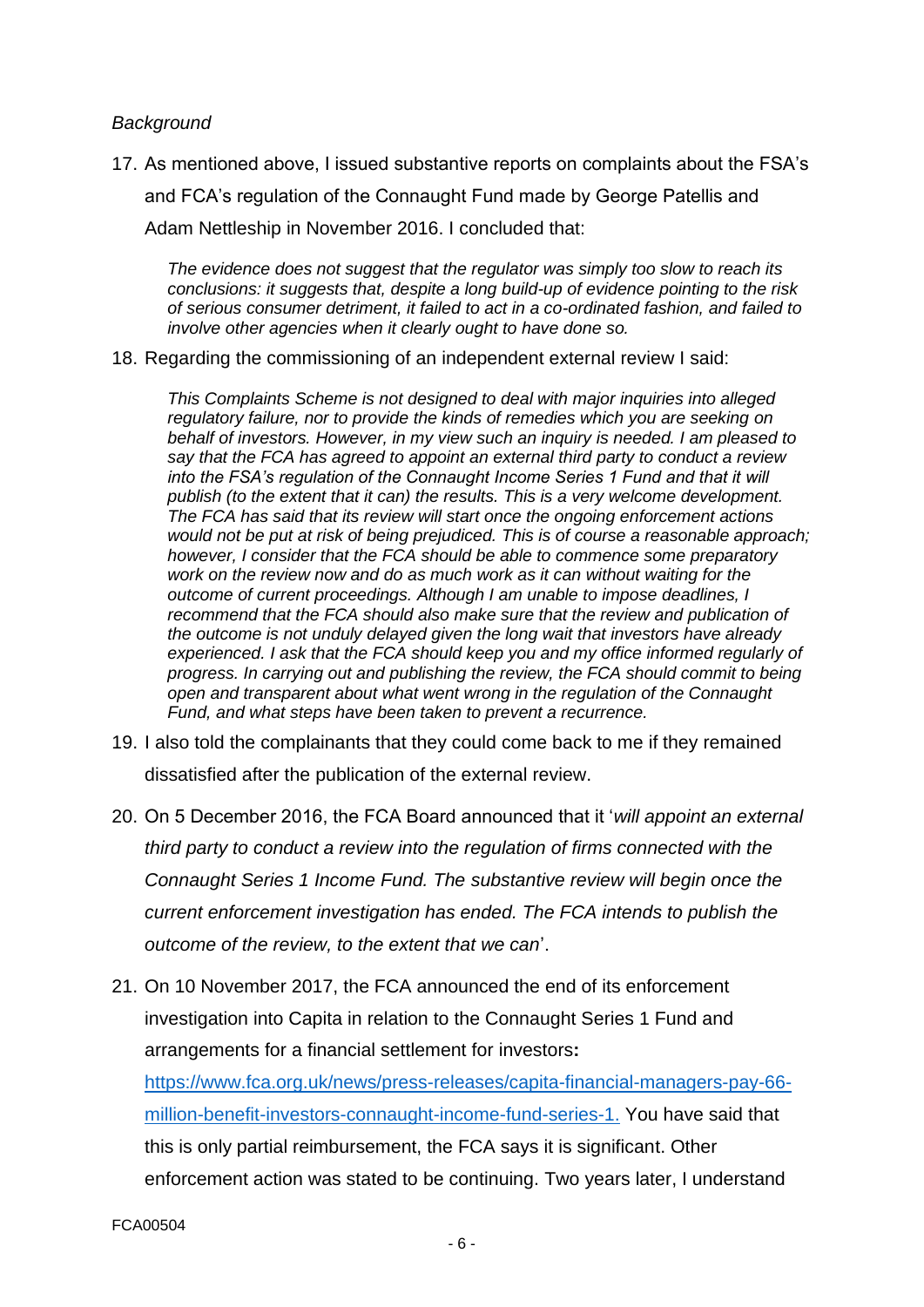that the enforcement action is still not concluded. You have queried why the FCA has started the review despite the continuation of enforcement proceedings: I infer that the FCA has decided that the review can commence without prejudice to the remaining proceedings, and I see no grounds to criticise the FCA for that.

22. In December 2017, I issued my final report on [Mark Learmont's](http://frccommissioner.org.uk/wp-content/uploads/FCA00383-for-publication-FR-7-12-2017.pdf) complaint on behalf of 200 Connaught investors who had sought compensation from the FCA based on the findings made in the Patellis and Nettleship cases. I said that the FCA was wrong to investigate and reject the complaints at that stage and that deferral would be more appropriate pending the findings of the independent review. I concluded:

*The FCA's response to the preliminary report suggests that it has misunderstood my analysis and reasons for recommending it reconsider deferral of the complaint. I also consider that the FCA has applied the wrong test when deciding [not] to defer the complaint. My view remains that deferral was the appropriate response to the complaint, since it is too soon to say that no compensation should be paid. However, in agreeing that remedies may need to be looked at in the light of any new findings and decisions made by the external review, the FCA has not closed the door on reconsidering the matter.*

- 23. I made similar comments in the related cases of [FCA00403](http://frccommissioner.org.uk/wp-content/uploads/FCA00403-for-publication-FR-7-12-2017.pdf) and [FCA00375.](http://frccommissioner.org.uk/wp-content/uploads/FCA00375-for-publication-FR-7-12-2017.pdf) The FCA's reluctance to defer complaints in the light of an impending and clearly highly relevant independent review has inevitably given rise to the suspicion that the organisation has sought to close down complaints, including compensation issues, prematurely. I return to this matter later in this report but note here that in the case of other reviews, such as Dame Elizabeth Gloster's independent investigation into the events and circumstances surrounding the failure of London Capital & Finance (LCF), the FCA has agreed to deferral. I am unclear why they have declined to do so in the case of Connaught, although as noted above, complainants can still approach me if they remain dissatisfied after the Review has been concluded.
- 24. You first contacted me about your concerns in September 2018. You were concerned that:
	- a. The FCA is not willing to cede responsibility for commissioning and overseeing the exercise, despite the seriousness of the concerns about the organisation's and individuals' competence and integrity, which [you] argue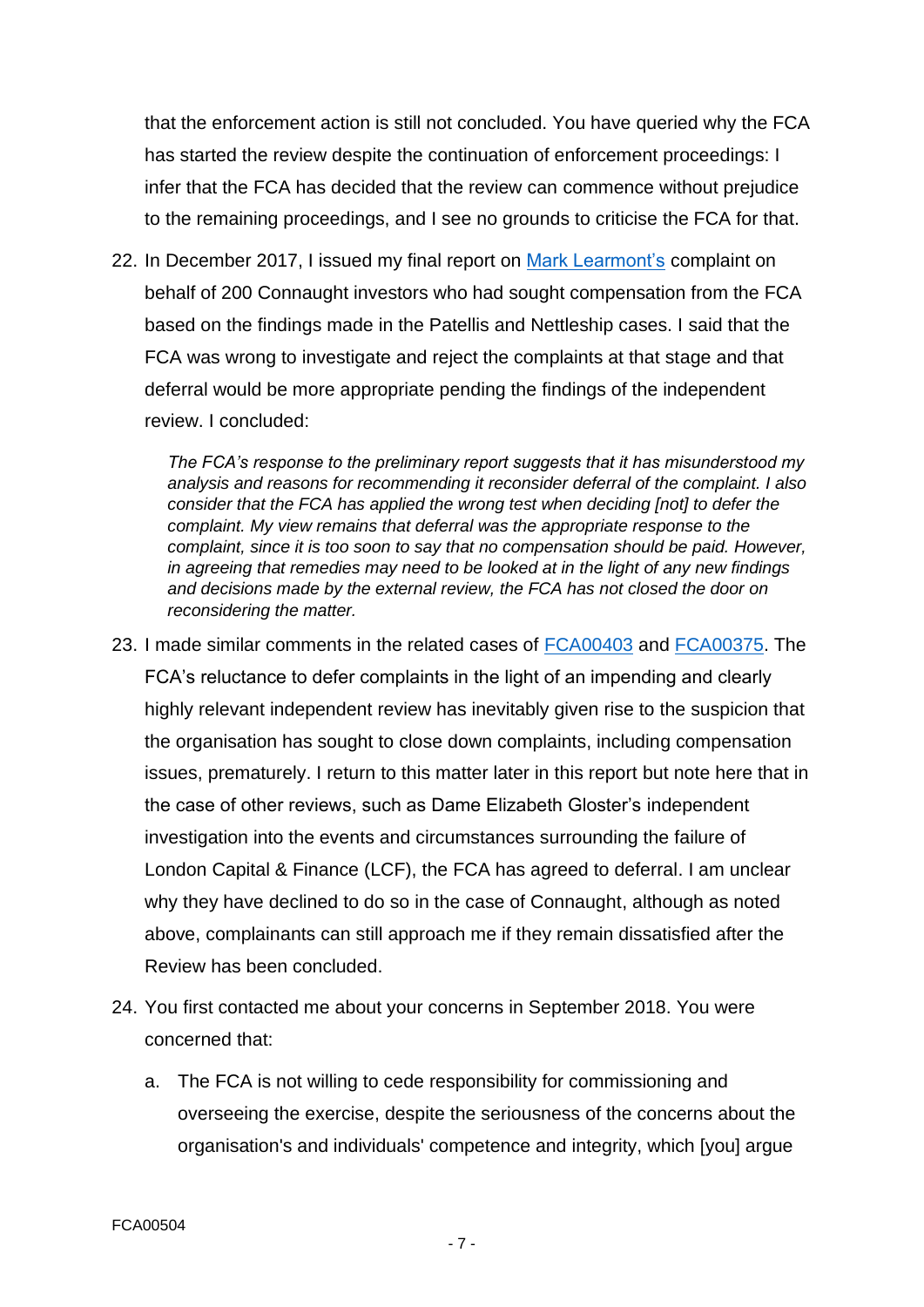represent a serious conflict of interest that can only be dealt with by the FCA exempting itself from the process;

- b. It sees the review principally as a 'lessons learned' exercise, i.e. a tool for improving future regulation. This leads [you] to suspect that the scope will be advantageously narrowed and publication, if any, will be incomplete, since the regulator will argue that the document is principally for internal use;
- c. It does not see the establishment or otherwise of civil liability as one of the functions of the report, which seems to [you] to contradict undertakings previously given by the regulator;
- d. While [you] recognise that a police investigation is required, the independent reviewer will inevitably be in a position to discover evidence that might be useful to the police and of which the police might be unaware. There would appear to be a lack of willingness to include in the specification of the review a requirement to co-operate with any parallel law enforcement process, for instance by preserving and handing over relevant evidence;
- e. The FCA is silent on whether it might use the Limitation Act to reject any claims for compensation should we wait for the outcome of the review before making a claim.
- 25. On 20 June 2019, the FCA finally published the [Terms of Reference](https://www.fca.org.uk/publication/corporate/terms-of-reference-connaught-income-fund-series-one-connected-companies.pdf) for the Review and announced that Raj Parker of Matrix Chambers had been appointed as Independent Reviewer, with nine months to complete the Review. A [Protocol](https://www.fca.org.uk/publication/corporate/protocol-independent-review-connaught.pdf) for the Review was published on 14 August 2019.

# *My analysis*

*Your complaint about the establishment of the Review and Charles Randell's role*

- 26. In considering this aspect of your complaint, I asked the FCA for information about:
	- a. Regulatory/enforcement action since November 2016
	- b. Correspondence relating to the setting up of the review and its terms of reference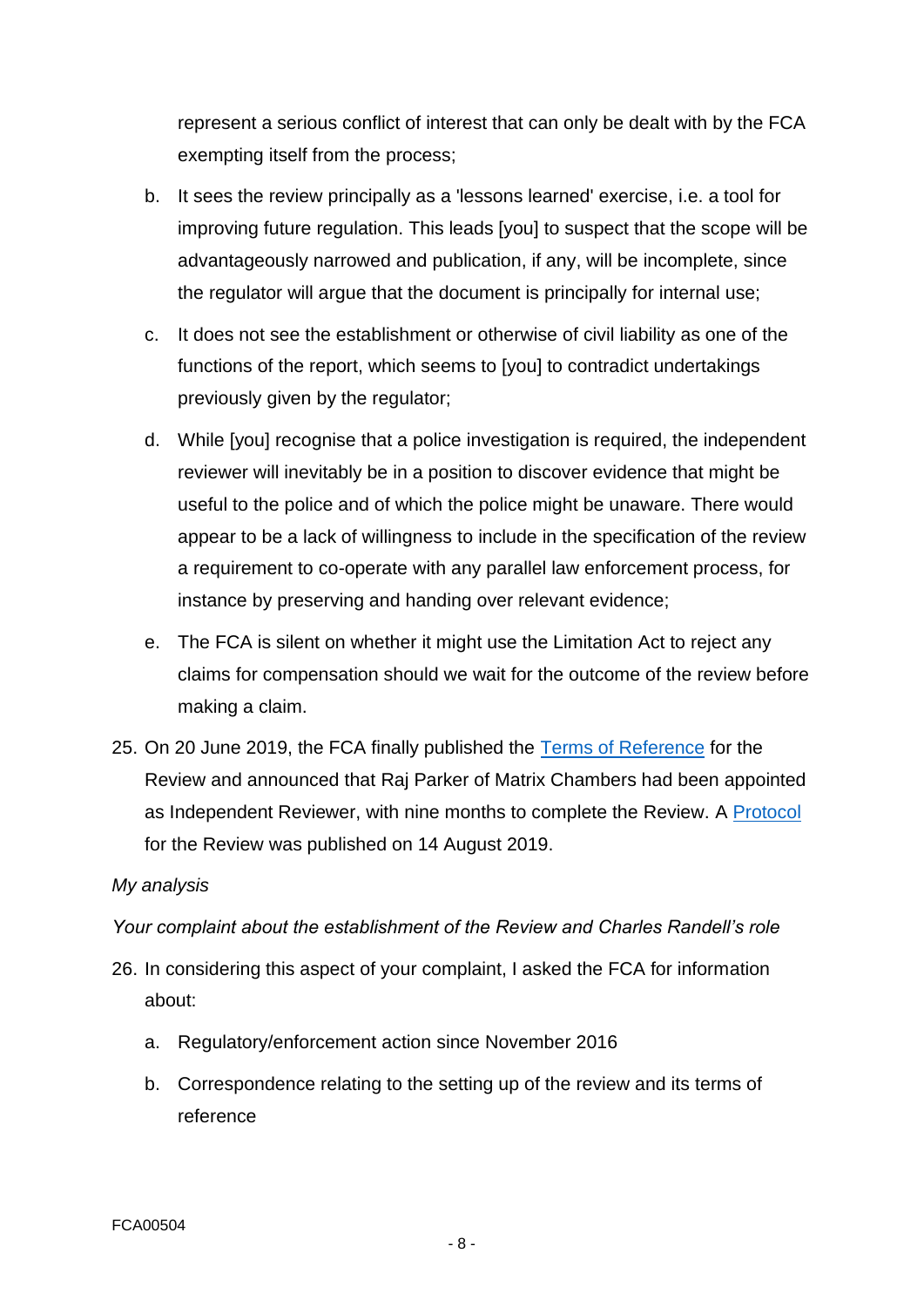- c. Executive Committee, Board and Sub-Committee minutes relating to Connaught and the setting up of the review
- d. Legal advice given about the FCA's potential liability
- e. Correspondence relating to the appointment of the Independent Reviewer
- 27. I also asked the FCA additional questions. From this I have prepared the Chronology that appears at the end of this report and to which I will refer.
- 28. Although Charles Randell was not appointed as FCA Chair until January 2018, and did not take up his post until 1 April 2018, I have referred to decisions made by the FCA before this because they are relevant to the FCA's approach to the type of review and its Terms of Reference, and because they form the background against which the FCA as a whole and Charles Randell as Chair made decisions. However, clearly Mr Randell cannot be held personally responsible for decisions made prior to his appointment.

#### *Type of Review*

- 29. The internal documents I have seen show that decisions made about Connaught were made in the context of calls for investigation or review into other highprofile events, and the wider need for the FCA to consider its approach to regulatory failure. Staff teams provided decision makers with advice on the legislative framework, with options and risk assessments for different types of investigation. These considerations included the relative advantages of internal and external reviews, taking account of legal and resource considerations.
- 30. In June 2014, the FCA's Executive Committee (ExCo) deferred any decision on whether the Connaught collapse met the test for a regulatory failure until all ongoing supervisory or enforcement action had concluded. Further discussions took place in September and November 2014. In November 2014 ExCo discussed the possibility that HM Treasury might direct a public interest investigation into Connaught and considered whether to investigate on its own initiative 'as if' the Financial Services Act 2012 applied (see paragraph 33 below). ExCo decided not to commence any investigation at that stage.
- 31. Between February and December 2016 ExCo and the FCA Board made decisions about how to approach a review of the events surrounding the collapse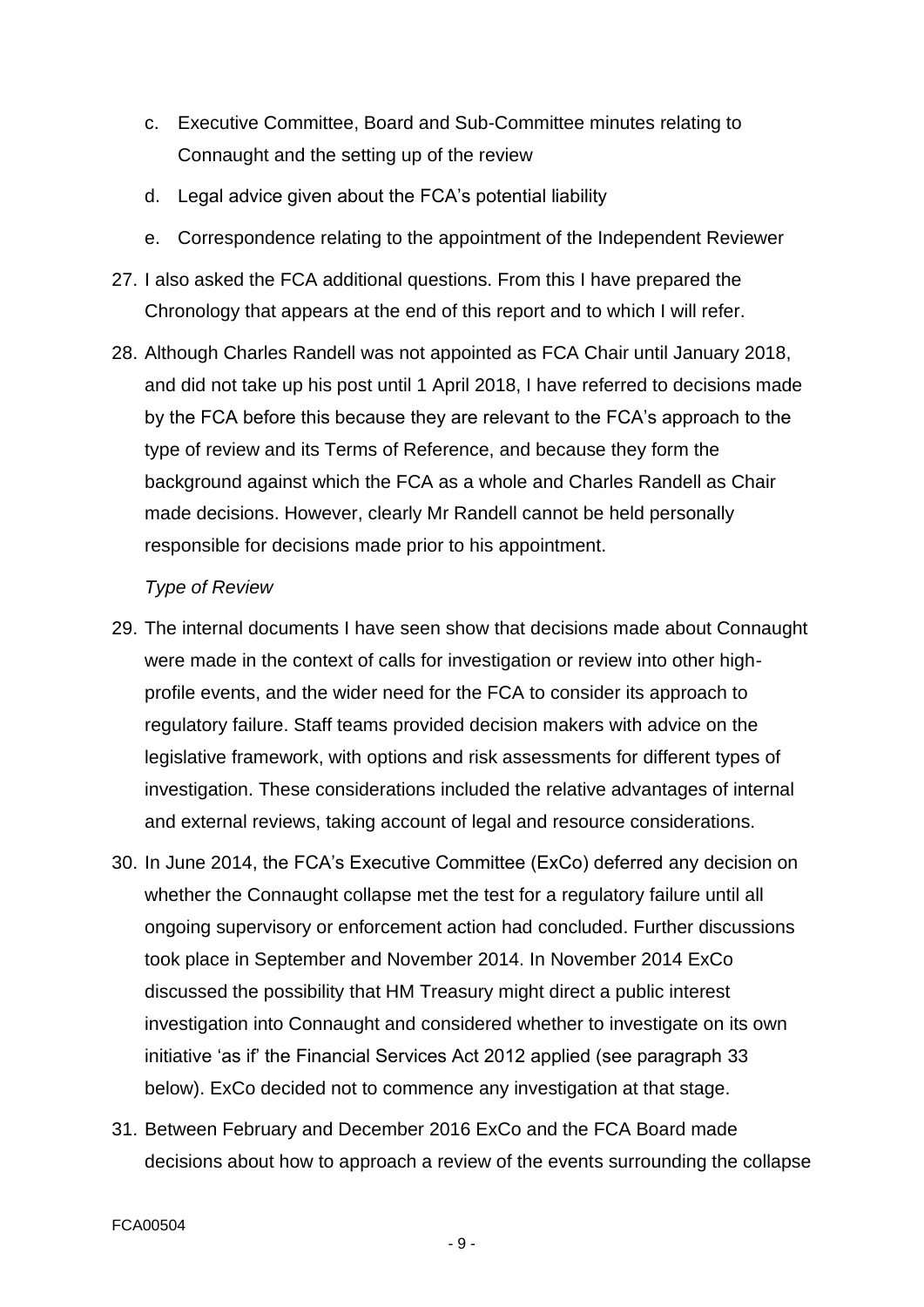of the Connaught Fund, culminating in the public announcement on 5 December that it would appoint *an external third party to conduct a review…to begin once the current enforcement investigation has ended* (see paragraph 20 above).

- 32. In June and July of 2016, ExCo and the Board discussed the options. Some members of the executive queried whether any review was necessary, given that an initial internal review had already been undertaken. In July, the Board was asked to provide *an initial steer … on its preferred response to the calls for investigations or reviews*, including timing and next steps. The proposal for Connaught was for the FCA not to take any active steps at that stage, and to keep a watching brief pending the outcome of the complaints I was then considering. Although no formal assessment had been made about whether Connaught met the criteria for a 'regulatory failure', the view seems to have been that because the relevant events occurred in 2012 or earlier, the test was unlikely to be met. This appears to be a change of position from that taken in 2014 (paragraph 30),
- 33. The FCA says that it reached that conclusion because Section 73 of the Financial Services Act 2012, which imposed a duty on the FCA to investigate and report on possible regulatory failure in 'the system established by FSMA 2000', only applies to events occurring after the Act came into force (1 April 2013). It says that this view is supported both by HM Treasury and by the drafting of Section 77, which gives HM Treasury power to direct the FCA to undertake an investigation where *it does not appear to the Treasury that the regulator has undertaken or is undertaking an investigation*, and which could be used for events predating 1 April 2013.
- 34. You have told me that you disagree with this and that any legal advice the FCA or HM Treasury have relied on about this is wrong. However, it is not the role of this Scheme to interpret the law and this is ultimately a matter that would have to be tested by the courts. The evidence I have seen shows that HM Treasury indeed confirmed that neither the Section 73 nor the Section 77 conditions for a statutory review were met for Connaught, and that in the case of Section 73, the reason was stated to be because, in the main, the relevant events occurred before 1 April 2013.

- 10 -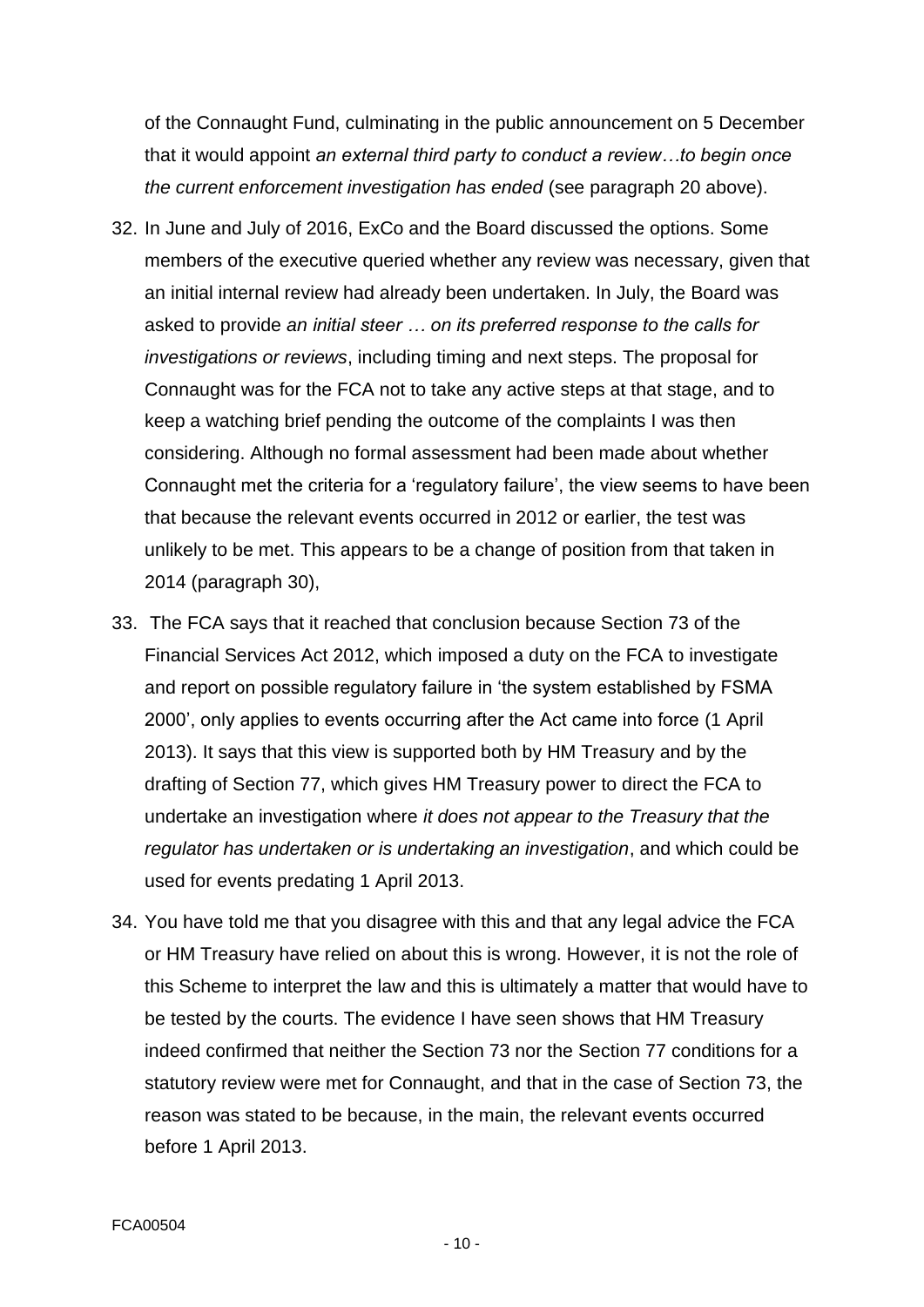- 35. In any event, the published Board minutes record only that the Board: *considered the approach that should be taken in response to the calls for investigation of the FSA/FCA's supervision work in relation [to] the collapse of Connaught* (Board Minutes 27/28 July 2016: 7.6 Regulatory failure reporting). The FCA has confirmed to me that there are no confidential minutes. It is therefore not clear to me that the Board provided the requested steer at that time and indeed it seems that there is no record of the Board's actual decision, if there was one.
- 36. Further ExCo meetings were held on 26 September and 11 October 2016, after I had expressed my concerns to the FCA about its handling of the Nettleship and Patellis complaints (paragraph 6 above). Although it was now agreed that an independent review should be conducted by an external third party, decisions on the scope and timing of the review were again deferred until enforcement action had ended.
- 37. A paper taken to the FCA Board meeting on 3 November 2016 said that over the course of these two meetings ExCo had *concluded that an independent review, focusing on lessons learned, should be conducted*. The published minutes of that Board meeting are as follows:

#### **8 Review of the Connaught Income Series 1 Fund**

*The Board considered the proposals presented in the paper for the review of the FSA's involvement in the Connaught Income Series 1 Fund. After considering the options, the Board agreed that the review should be conducted by an external third party appointed and overseen by the FCA Board. The FCA Chair agreed to establish a board committee to oversee the review and agree initial Terms of Reference. The Board considered the operational support required for the review and also the potential impact this review, and other reviews underway, may have on staff. The Board noted the proposed approach to communicating the review, internally and externally*

38. It is clear that increased Parliamentary pressure, as well as my conclusions on the Nettleship and Patellis complaints, were determining factors in the FCA's decision to undertake a review of Connaught.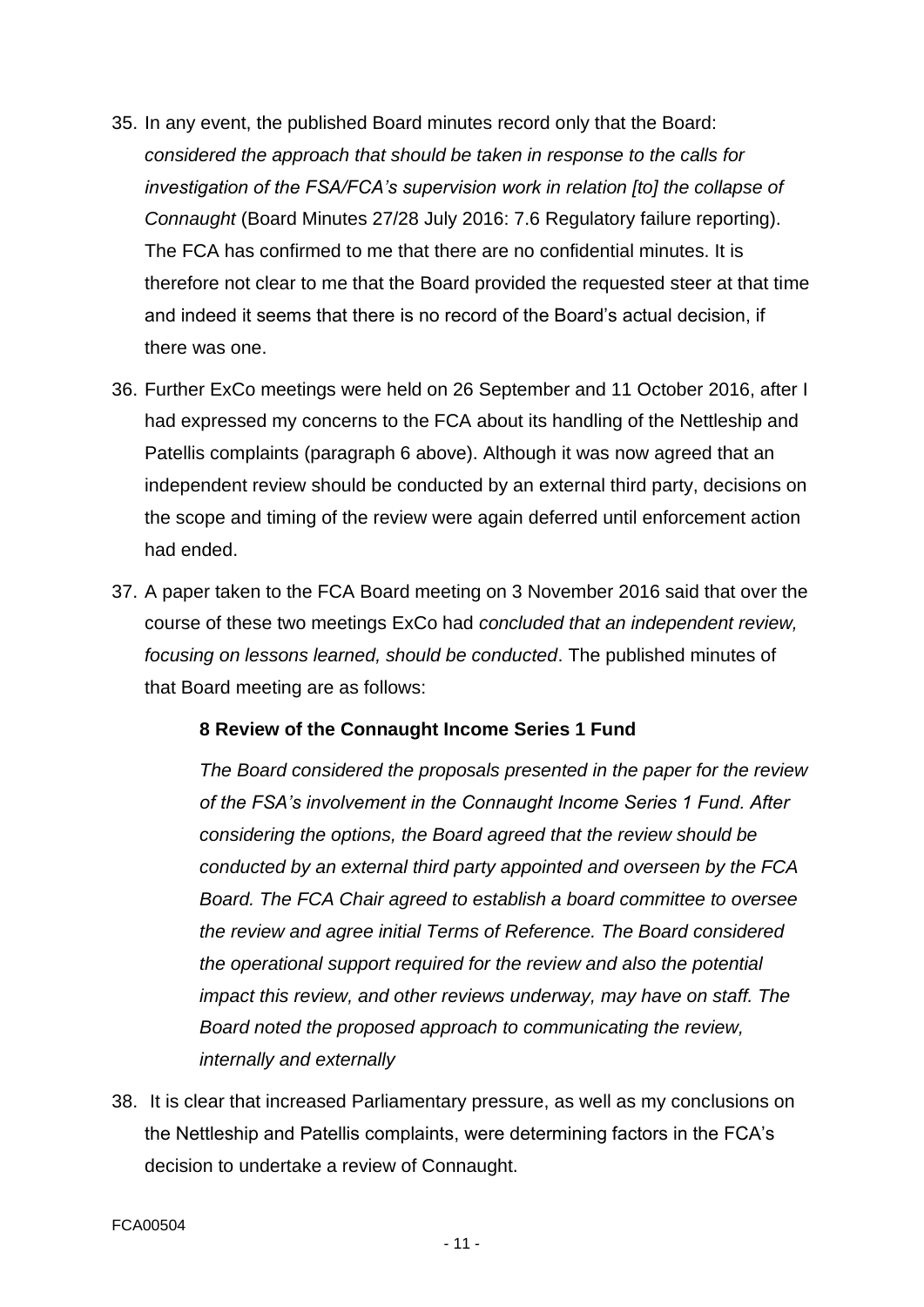- 39. You have told me that the wording I used in the Nettleship and Patellis complaints (see paragraph 18 above) led you and others to think that the review would be a major inquiry into alleged regulatory failure, with redress for victims, and that there is a gap between what I said was needed and the review the FCA has commissioned. However, my final reports on these complaints make clear that the FCA had agreed to an external review into the FSA's regulation of the Connaught Income Series 1 Fund and that I considered that to be a welcome development. I also said *the FCA should commit to being open and transparent about what went wrong in the regulation of the Connaught Fund, and what steps have been taken to prevent a recurrence.* I appreciate that you remain doubtful about the FCA's commitment but this is now a matter for Raj Parker's review, with the option for those affected to invoke the Complaints Scheme if they remain dissatisfied after the review's publication, and in due course to refer the complaint to my office.
- 40. I also appreciate that you would have preferred there to be a statutory review and that you consider the evidence supports this, particularly given your view that events after 10 March 2015 should also be considered. You would like me to recommend that either HM Treasury triggers Section 77, or the FCA Section 73, on the basis that *events straddle April 2013 and there is a clear public interest*. However, I have not seen anything that suggests it would be appropriate for me to recommend this under the Scheme. The issue I am considering is what kind of non-statutory review was appropriate, given the circumstances.
- 41. Following the FCA Board meeting on 3 November 2016, further FCA action in relation to the review was deferred until 10 November 2017 when the Final Notice regarding Capita was published. At this point, the FCA seems to have concluded that the Enforcement action was sufficiently progressed to enable work to commence on the Review. In my complaints decisions on Nettleship and Patellis, I had said that the FCA should *do as much work as it can without waiting for the outcome of current proceedings*. I note your view that I should recommend the FCA 'honours the commitment' to commission the Review after all Enforcement work is concluded, particularly since the Review excludes the post-10 March 2015 Enforcement action. The FCA has also confirmed that, more than five years later, there are other outstanding Enforcement investigations. I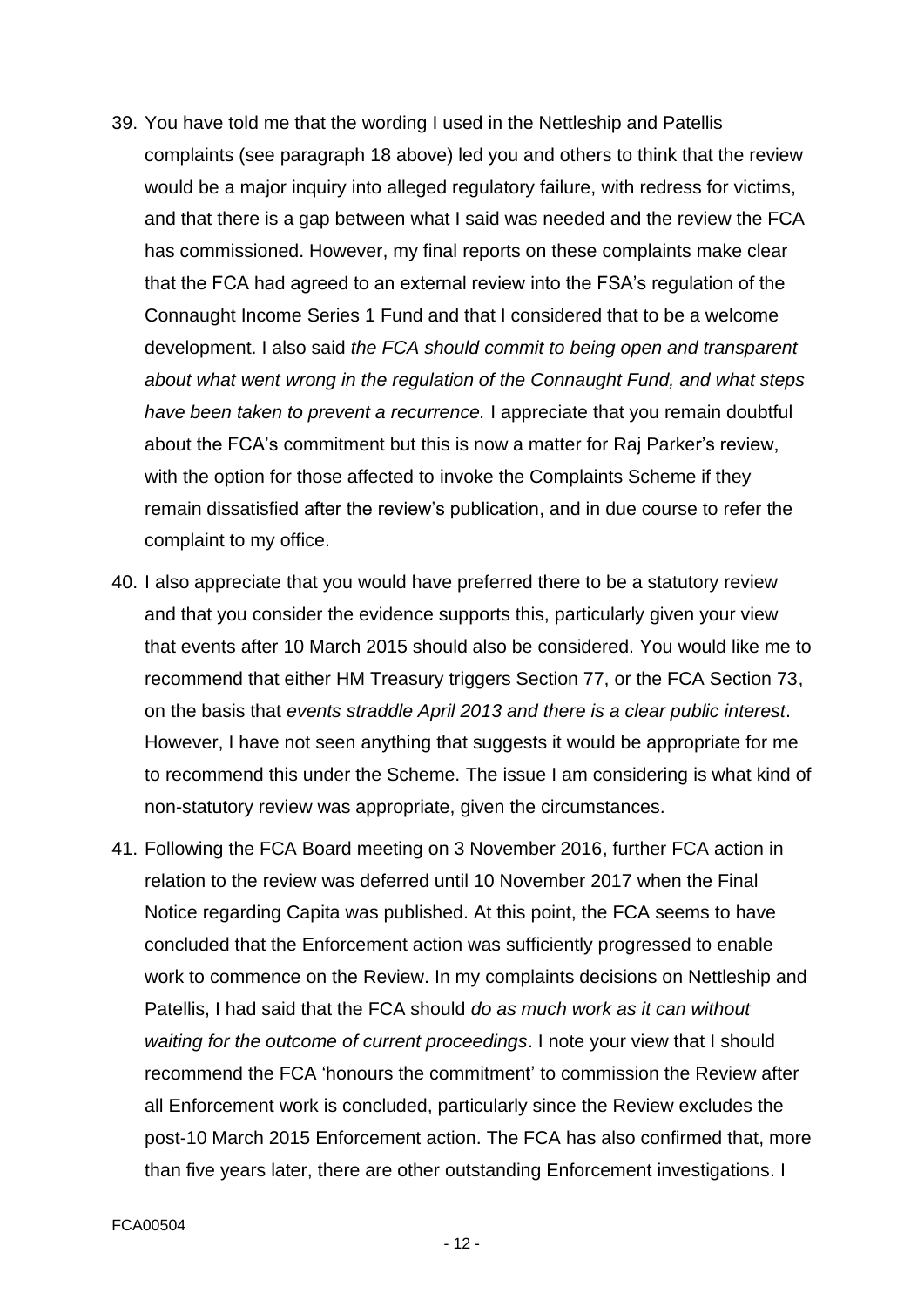return to this in the section on Terms of Reference below, but in my view the settlement with Capita was a sufficient milestone for the FCA to conclude that work on the Review could commence and I had already expressed my view about the very lengthy delays.

- 42. In January 2018 a briefing on Regulatory Failure Investigations was provided to Charles Randell (as incoming Chair of the FCA Board). The briefing set out the Legislative Framework in the context of '*potential future investigations'* and says: '*The provisions relate to events on or after 1 April 2013'*. It provided a link to published guidance from April 2013 on [How the FCA will investigate and report](https://www.fca.org.uk/publication/corporate/how-fca-will-investigate-and-report-regulatory-failure.pdf)  [regulatory failure](https://www.fca.org.uk/publication/corporate/how-fca-will-investigate-and-report-regulatory-failure.pdf) in the context of the two-part test introduced by the Financial Services Act 2012, and notes that H M Treasury can also require this if it would be in the public interest. So far as I am aware, despite the references I have seen to the FCA developing its approach, this guidance remains the FCA's published position. The guidance also states that: *The statement of policy set out at Annex 1 applies from 1 April 2013 for events arising on or after that date*.
- 43. The briefing to Charles Randell went on to note that the FCA will still seek 'lessons learned' if the statutory test is not met and will publish these in its Annual Report. The information provided to Mr Randell was consistent with papers considered by ExCo and the Board. In relation to Connaught and other cases pending, it noted that there had been a public commitment to carry out a review of the regulators' involvement, that calls for a review had not reduced as had been hoped, and that the precise nature of the review had yet to be determined. There was a suggestion that the review could be 'light touch'; one consideration was the impact on the scope of the review of the findings and recommendations of the internal Lessons Learned Exercise already conducted.
- 44. Following further discussions at ExCo on 15 October 2018, the Board was asked to approve the creation of a Board Sub-Committee with delegated decisionmaking powers, and agree draft terms of reference for the review. The supporting paper said that the FCA Board had previously agreed to conduct an Independent Lessons Learned Review into Connaught to be carried out by an external reviewer, and that the Review had been commissioned voluntarily and not under the regulatory failure provisions because the events predated the inception of the regulatory failure regime.

#### FCA00504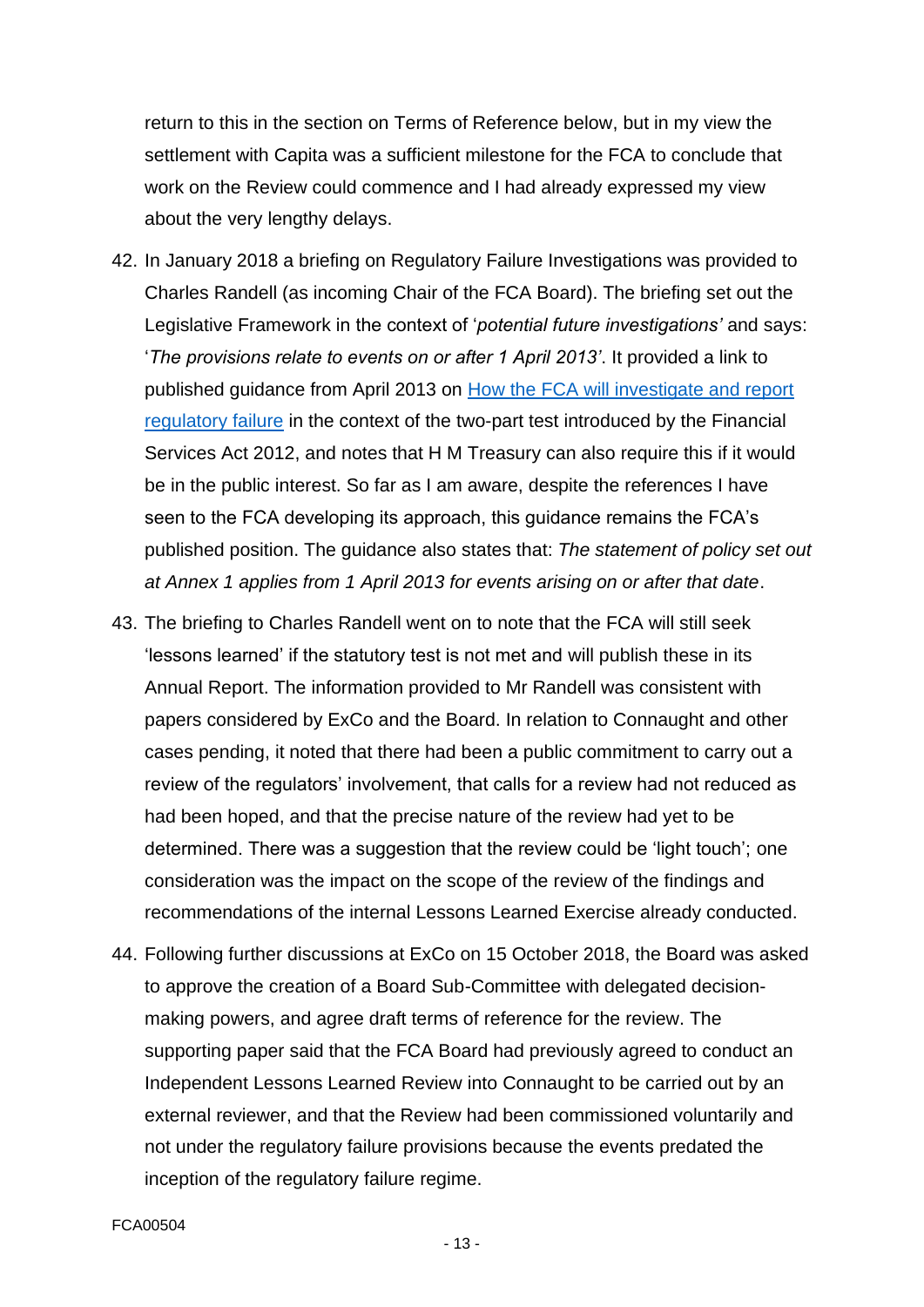- 45. The paper before the Board said that staff had been doing preparatory work on the scope of the Independent Review, including looking at Board and ExCo level conflicts, governance arrangements, and potential candidates for the Independent Reviewer. The paper stated that experience of financial services was an important requirement for the independent reviewer for Connaught. A long-list of individuals had been drawn up and staff were producing a short-list. There were key decisions still to be made about agreeing the terms of reference, the extent of any engagement with key stakeholders, and the choice of Independent Reviewer. From the information I have seen it is not clear to me whether and to what extent Charles Randell had been actively involved in this preparatory work.
- 46. The paper also attached draft Terms of Reference for the proposed Board Sub-Committee. Its role prior to the appointment of the Reviewer was 'to act on behalf of the FCA Board in providing a view on key issues and in relation to decisions on logistical or governance matters relating to the Investigation including the scope, nature and conduct of the investigation and operational matters relating to the FCA'.
- 47. The Board concluded that the test for a regulatory failure investigation did not apply to Connaught. The Board minutes for 25 October 2018 state:

*12 - Approach to Independent Lessons Learned Reviews*

*12.1 The FCA Board previously agreed that the FCA should conduct independent lessons-learned reviews of the supervisory intervention on Interest Rate Hedging Products (IRHPs) and the FSA/FCA's involvement in the Connaught Income Series 1 Fund (Connaught). The Board also agreed that these reviews would be carried out by an external reviewer.*

*12.2 These reviews would be voluntarily commissioned by the FCA and not formally under the statutory "regulatory failure" provisions.*

*12.3 The Board:*

*• approved the creation of a board committee to oversee the conduct of independent lessons learned reviews of the supervisory intervention on IRHPs and the FSA/FCA's involvement in Connaught. The Board requested*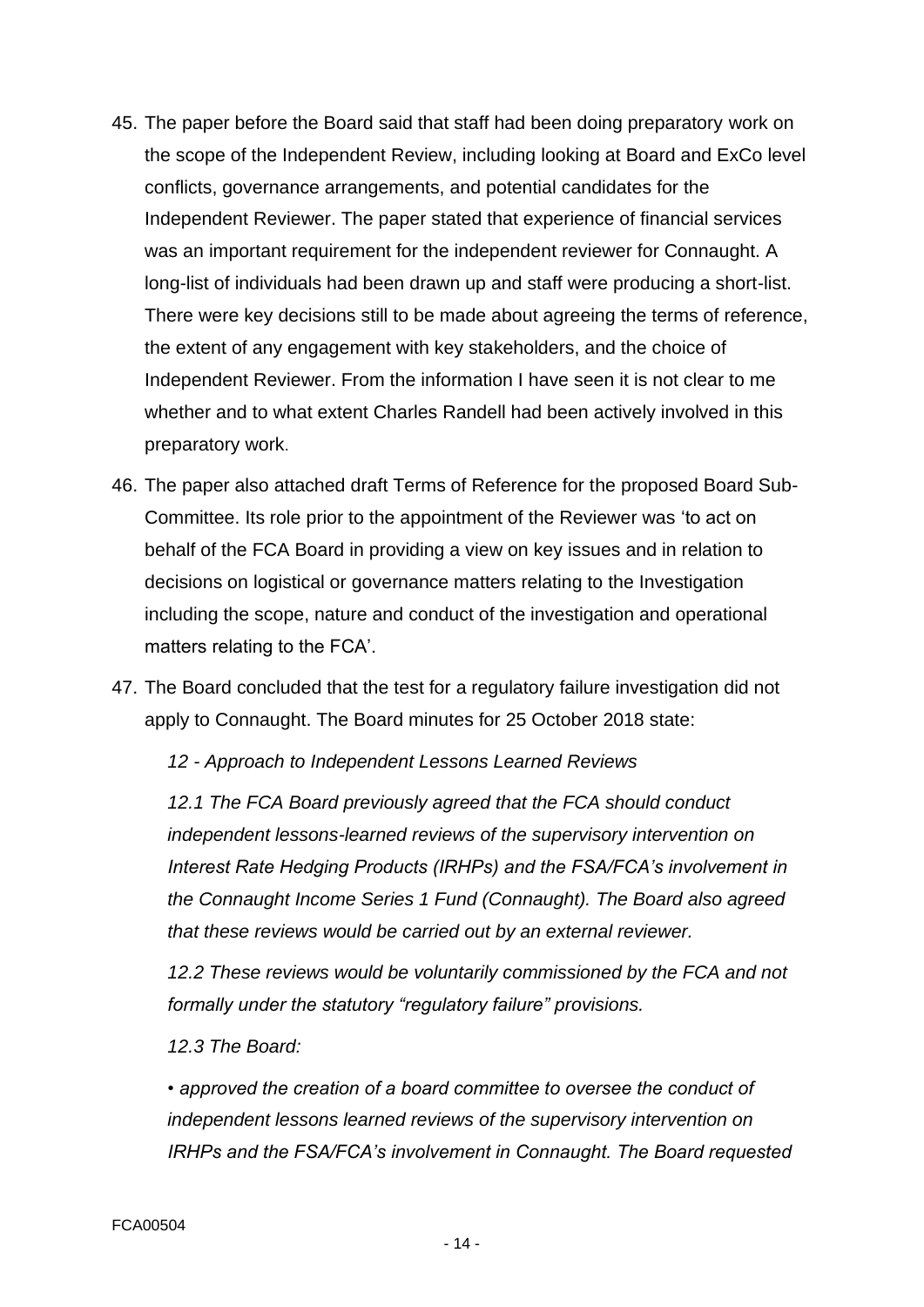*that the terms of reference was explicit that the committee was responsible for agreeing its terms of reference and for appointing the Independent Reviewer.*

*• Considered whether members had relevant interests in order to manage any potential conflict of interest*

*• agreed the FCA Chair should select members of the committee for approval by the Board.*

# *Conclusions about the Type of Review*

- 48. The evidence I have seen shows that between 2016 and October 2018, the FCA was considering how to develop its approach to the conduct of reviews and investigations into matters of regulatory failure at the same time as it was dealing with several high-profile events, including the collapse of Connaught. The FCA has supplied evidence of discussions in the organisation from 2014, and again in June and July 2016, about the need to develop a framework for regulatory failure investigations, lessons learned reviews and 'other wider reviews'. I have not seen any evidence that work has been concluded on this and the FCA has declined to provide me with further information about the development of its internal policies and approach to regulatory failure assessments and investigations in the context of your complaint. I can only conclude therefore that the FCA's published position remains as set out in its April 2013 guidance.
- 49. I have seen no formal assessment of whether Connaught met the test for regulatory failure before the announcement of the review in December 2016. The FCA says this is because the relevant events took place after 1 April 2013. Nor have I seen a documented decision by the FCA Board about the type of review that was appropriate, beyond the assertion that it was a 'lessons learned' review. It is unclear to me whether, and if so on what basis, the FCA decided that a 'lessons learned' review, rather than a 'wider review' (even though not statutory) was appropriate for Connaught. Bearing in mind that an internal 'lessons learned' exercise<sup>1</sup> had already been undertaken, that I had published critical reports on complaints about the FCA's supervision of Connaught, and that there

 $1$  The FCA says that this was not a full internal 'lessons learned' review but a Fact Find Report requested by the Executive. However, it was described as such in internal documents, including the January 2018 briefing to Charles Randell.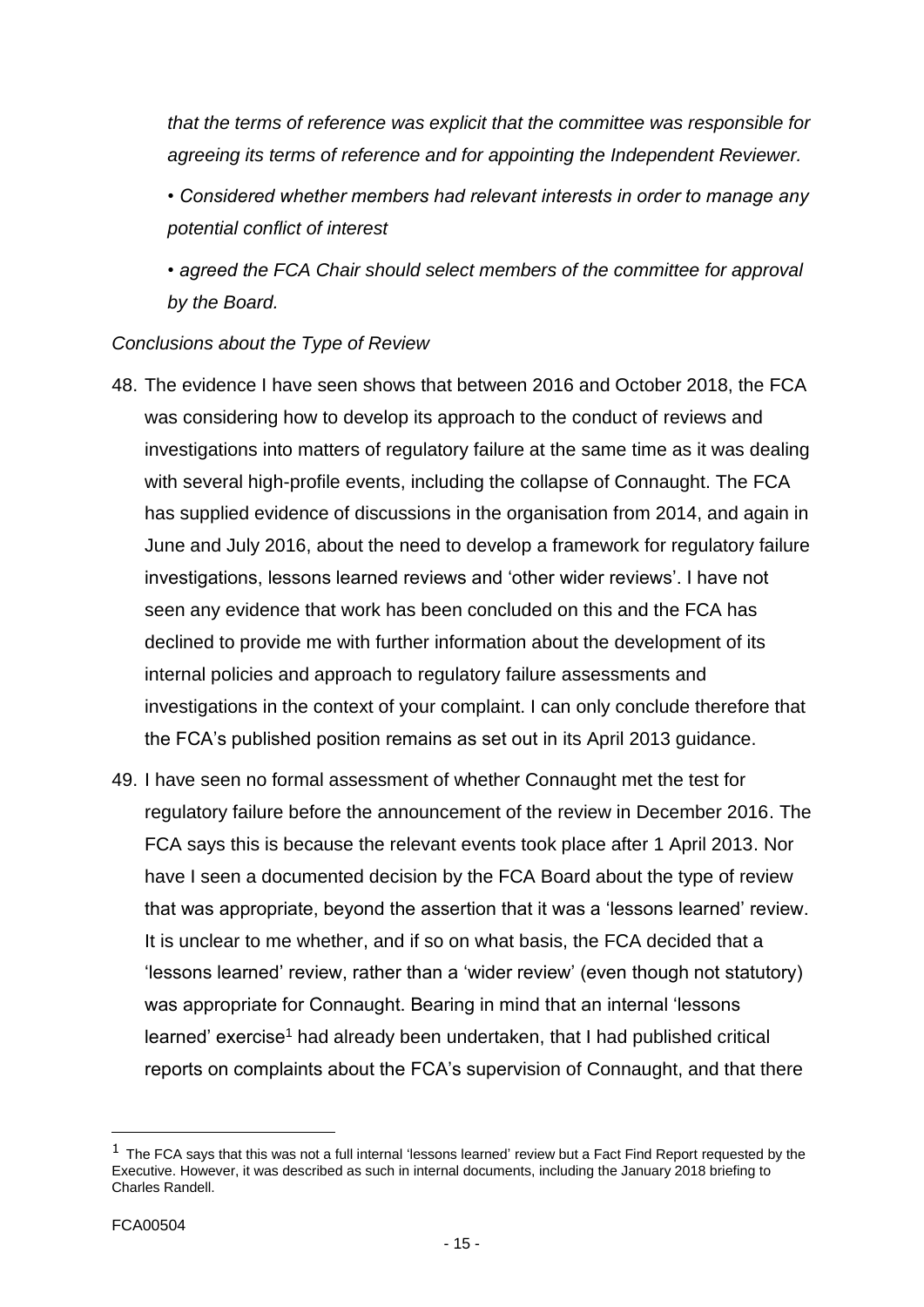were known concerns about the FCA's willingness to consider its possible responsibility for the losses suffered by investors, I am surprised there is no record of any significant discussion of these issues. It may be that the precise title of the review is of less importance than its terms of reference, but I think that – as evidenced by your complaint and on the basis of the internal documents which I have seen – the general description was bound to give the impression that the review was focussed on a forward look, rather than on the impact of any regulatory failings. This seems to arise from the FCA's view that its options for review are 'statutory' or 'lessons learned'. Although it says that wider reviews are also considered, I have not seen evidence of this in relation to Connaught.

#### *Terms of Reference*

- 50. Between October and December 2018, FCA staff worked further on the Terms of Reference (TOR) for the Review, and the Board Sub-Committee had its first meeting on 13 December 2018. Between January and June 2019, FCA staff continued to work on the TOR, including consultation with H M Treasury, the APPG (All Party Parliamentary Group) for Connaught, and other stakeholders.
- 51. During 2018 and 2019 you also corresponded with Charles Randell about the Review. Among other things you raised the question of redress, assessment of the FCA's civil liability, and the application of the Limitation Act to any claims. You also made Freedom of Information requests about the FCA's relationship arrangements with individual police forces and the National Crime Agency.
- 52. I have the following observations about the drafting of the TOR:
	- a. There were internal discussions about whether the draft TOR should be shared with potential reviewers for their input on the drafting but a decision was made not to do this because of concerns that the detailed 'reading in' required might delay finalising the TOR and the FCA's experience from another review about Independent Reviewers increasing the scope.
	- b. There was also agreement that the review should not be a route to re-open the issue of 'redress', which the FCA has clarified meant 'the distribution of monies as a result of the settlement from Capita following enforcement action'.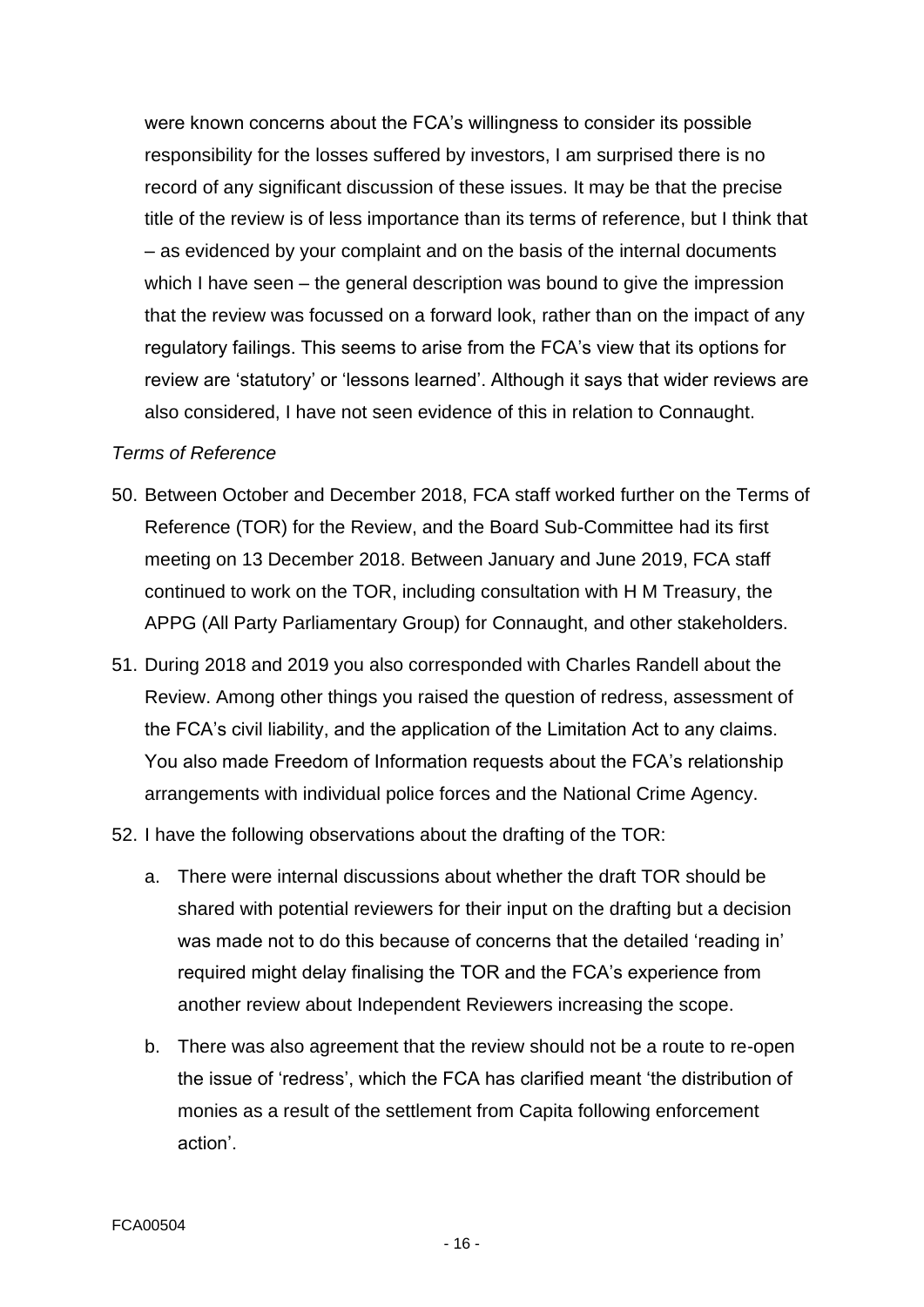- c. The TOR remained in draft form while internal teams, the Board Sub-Committee, HM Treasury and stakeholders were consulted, and changes were made in response to comments from all of these. These all served to broaden the scope of the TOR, for example to include consideration of:
	- i. Individuals who were associated with Tiuta plc, Capita and Blue Gate
	- ii. Implementation of supervision decisions and judgements made
	- iii. Effective management of potential conflicts of interest
	- iv. The approach to whistleblowing
	- v. Co-ordination with other organisations
- d. Stakeholders' comments in April 2019 led the FCA also to consult CIRAG (Connaught Income fund Regulatory Action Group). As Complaints Commissioner, I was not consulted about the TOR but the FCA had already seen my published decisions. I also provided input on the issue of redress (see paragraphs 56 to 60 below). A map of stakeholders' comments was prepared after they had been consulted, which set out what had been added and what had not been agreed to, with reasons. This was presented to the Sub-Committee of the Board. It was also noted that stakeholders' comments would be passed on to the Independent Reviewer and that there was an expectation of liaison between him and stakeholders.
- e. The main thing that all stakeholders wanted included that was not agreed was a wider period for the review to cover the period after 10 March 2015, when the FCA announced its enforcement investigation into the operators, to include the FCA's settlement negotiation with Capita. The decision not to agree to this was stated to be because *the 'point of failure' was around the supervision of the Connaught fund* and not the subsequent enforcement investigation and that most complaints about enforcement had been around delay. The FCA's view was that to include this period would lead to further delays.

# *Conclusions about Terms of Reference*

53. On balance, I consider the FCA's process for drafting and eventual publication of the TOR was reasonable. Any points of concern I have are related to my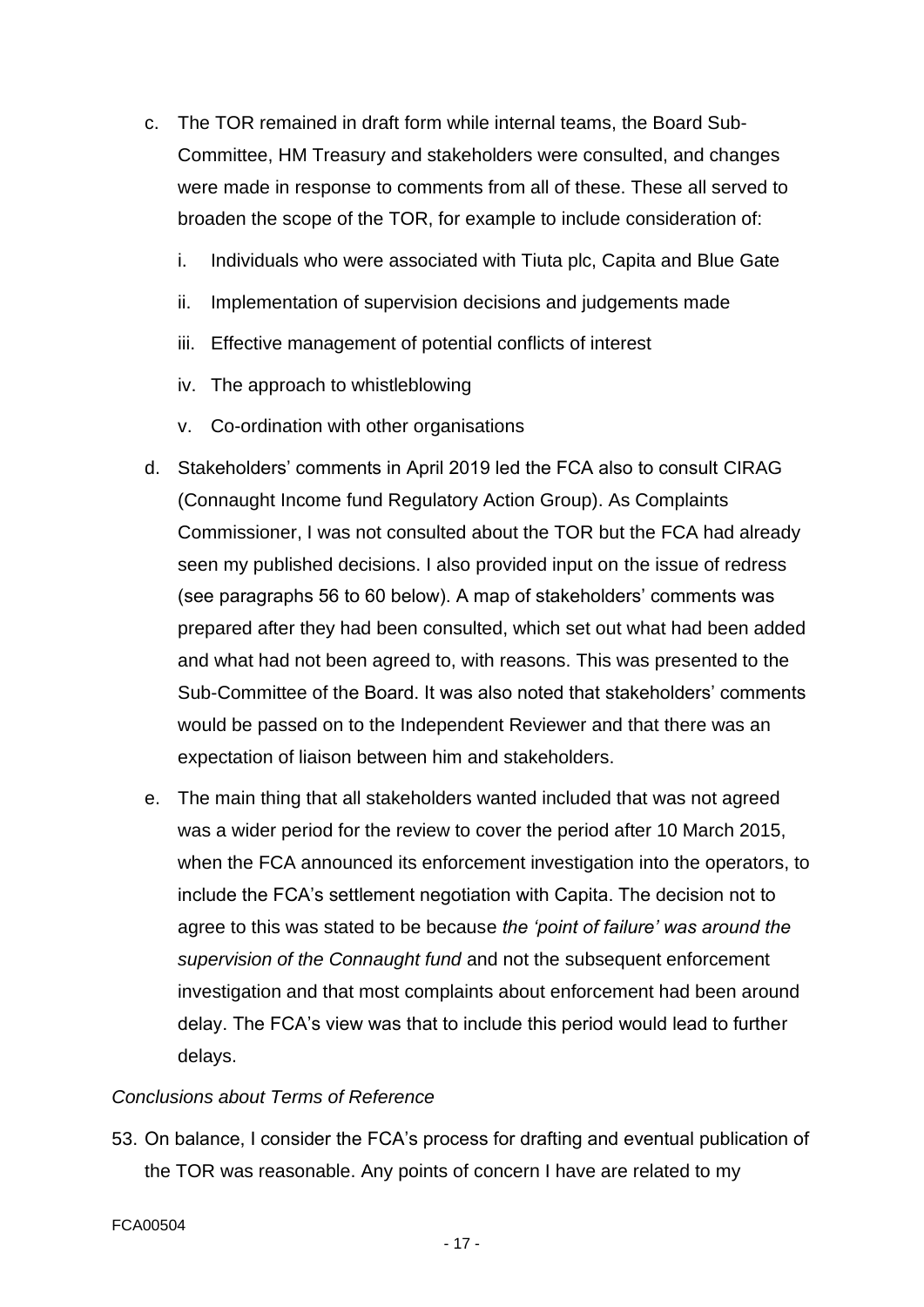previous conclusions about the FCA's terminology for the review and its failure to consider whether a wider review was required.

- 54. Stakeholders were consulted and the evidence shows that their and others' comments on the draft TOR resulted in additions to the scope of the review. Although your email to Charles Randell of 1 April 2019 referred to a restricted range of stakeholders being contacted and only allowing eight days for comment, none of the responses from stakeholders complained about the timescale. It is clear that they were keen for the review to proceed and got together promptly and effectively to provide a co-ordinated response. Additional time was given to CIRAG for its comments, and the FCA also apologised to this group for not including it in the initial consultation round. I am not aware of any other stakeholders that should have been approached.
- 55. I have not seen any evidence that Charles Randell sought to 'water down' the TOR at any stage. The consultation with stakeholders led to broader TOR, although not everything requested was included. It is possible that Mr Randell was involved in the decision not to share the draft TOR with potential Independent Reviewers but I have not seen any evidence of this. Although the FCA may have had good reasons for doing this based on previous experience, its reluctance to allow potential reviewers to comment for fear they might seek to widen the scope of a review, combined with its description of 'lessons learned' reviews, could be perceived by stakeholders as a focus on controlling process rather than engaging openly with independent scrutiny.
- 56. I am satisfied that it was reasonable for the FCA to exclude the settlement made with Capita in November 2017 from the review. I am also satisfied that it was reasonable to exclude any assessment of the FCA's civil liability. Furthermore, and for the record, it has never been the case that I have received undertakings from the FCA that redress and compensation issues would be included.
- 57. Although the FCA has never committed to paying compensation, it has told me that: 'We accept that the external review may result in new findings being made and we will, at that time, consider the question of remedies, including whether any ex gratia payments should be made.' In my subsequent conversations with the FCA, I have made it clear that I consider it would be very unfortunate if the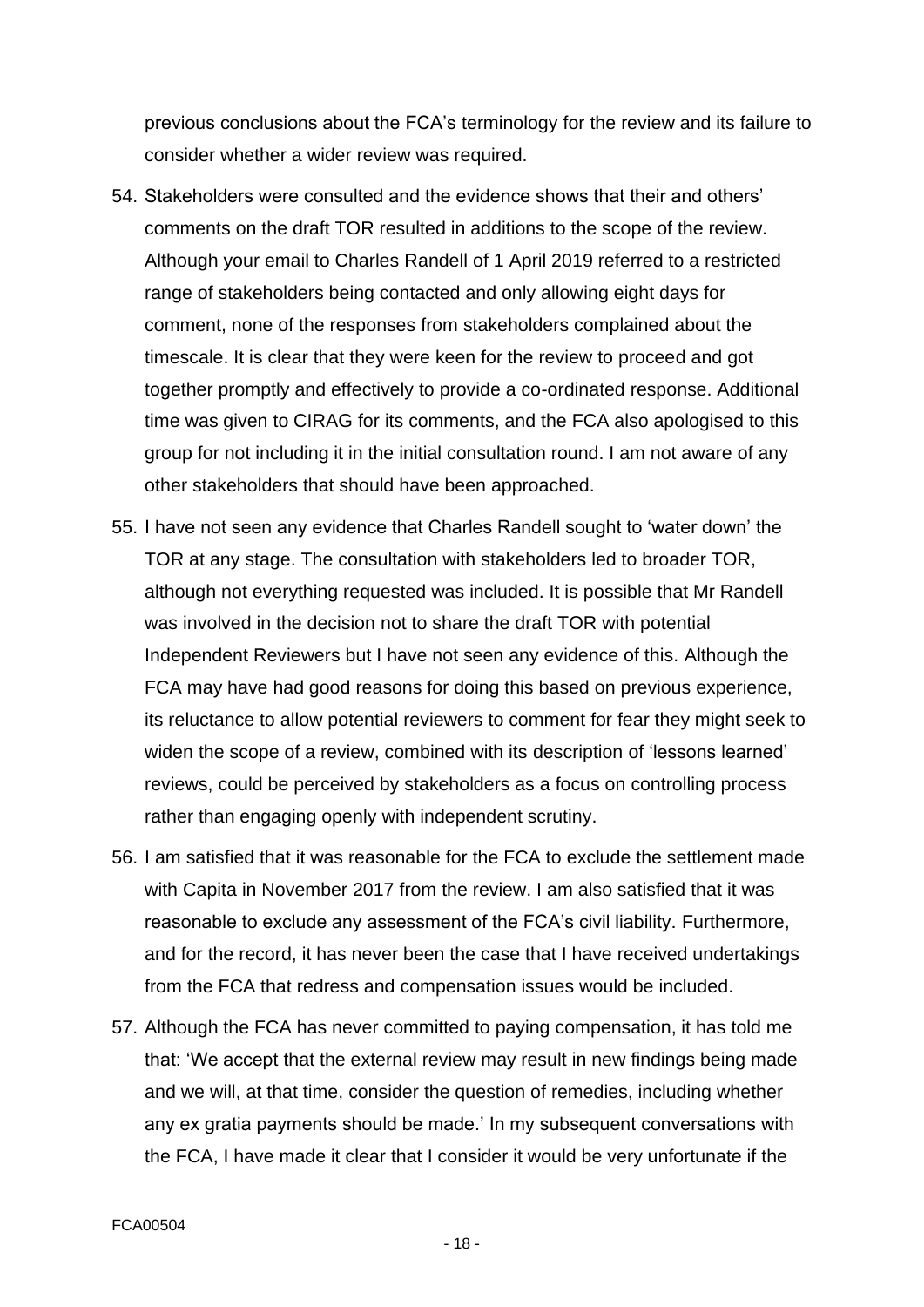FCA made any statements in advance of the findings of the review that suggested that the question of compensation had been excluded. I do not believe it has done so. Correspondence you have had with the Complaints Team and Charles Randell has confirmed that, although the Review's purpose is not to decide civil liability, ex-gratia payments after the review have not been ruled out, although I note that you were told by Charles Randell and FCA staff on several occasions that such compensation was likely to be limited. You have told me that you consider Charles Randell's letter to you saying 'we will not be setting up a compensation fund of £100m or any other amount' to be evidence that the FCA *has* ruled out paying compensation but in my view this mis-states the context of the correspondence you had with Mr Randell in February 2019, which makes clear that he was commenting on your view of the FCA's legal liabilities and not redress under the Complaints Scheme.

- 58. The question of the circumstances in which ex gratia compensation might be awarded under this Complaints Scheme has been the subject of a long-running debate. When the Financial Services and Markets Bill was being debated in Parliament in 2000, concerns were expressed about the absence of effective powers to compensate people who suffered as the result of regulatory failure. The FCA (and the other financial regulators) have statutory protection from being sued for damages in most circumstances, but there is a provision under this Scheme for the award of ex gratia compensation. The tension between on the one hand statutory immunity and on the other the ability to award ex gratia compensation has never been satisfactorily clarified and resolved.
- 59. In 2016, I discussed with the FCA Board the need for greater clarity about the circumstances in which such compensation might be awarded, and the limitations on such awards. Four years later, and despite several further discussions, the FCA and the Bank of England have still not issued a consultation on proposals to improve the Complaints Scheme, including clarity on compensation.
- 60. In my view, your complaint clearly illustrates the need for a wider debate on how and when compensation under this Scheme should be awarded. You have asked me whether I believe the scheme rules as currently published *constrain my ability to recommend the payment of material levels of compensation, or to*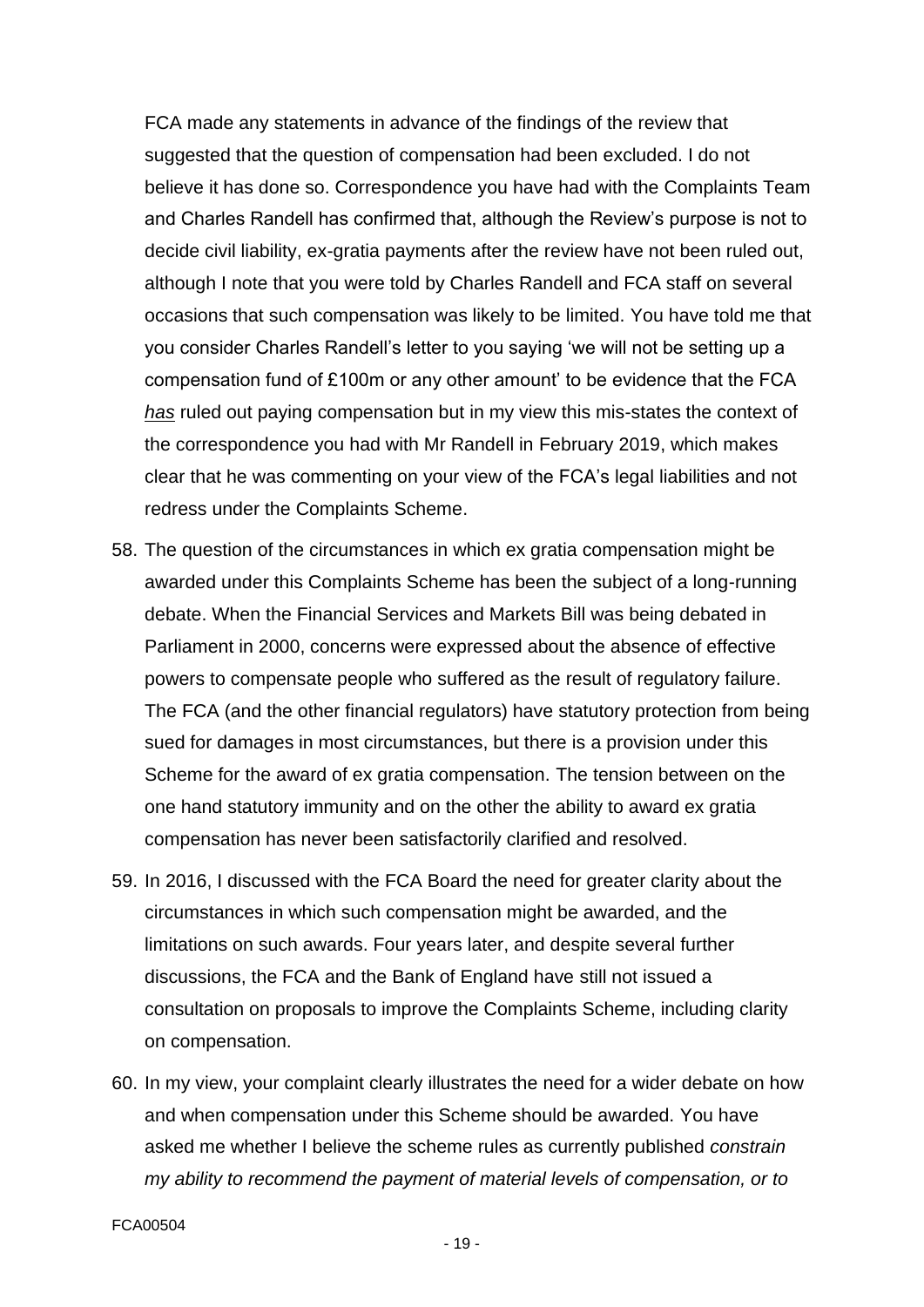*recommend compensation in circumstances that might otherwise give rise to civil litigation (bad faith, human rights breaches*) and whether I believe this is a contradiction of the position intended by Parliament, as encapsulated in the 2012 Act. You have also asked whether I agree with your view that in any conflict between the 2012 Act and the Scheme, the Act should prevail. These are important questions and precisely why a wider debate and consultation is needed, one which I have been calling for since 2016, but which the FCA has not responded to. I have on occasion awarded substantial sums for proven financial loss but the current lack of clarity means that individuals have no clear expectations about the compensation they might receive; and there is no clear published set of principles against which the regulators – and I – can consider whether or not an award is justified.

- 61. I do not consider the FCA was under any obligation to offer you assurances that it would not seek to rely on the Limitation Act in respect of any subsequent civil claims. This would be a matter for the court to rule on if appropriate.
- 62. I am also satisfied that it was within the FCA's discretion to set a cut off point for the review of 10 March 2015, on the basis that that was when the FCA announced its enforcement investigation and because most of the complaints were about its supervision rather than the enforcement stage. I note that you disagree with the FCA's categorisation of the enforcement complaints as being primarily about delay and I accept that there has been continued delay beyond that. It is of considerable concern that some enforcement action is still not concluded five years later, and I note your concern that the FCA has not provided any recent public information about this. I also accept that this was something all stakeholders asked to have included. However, I consider that it would be difficult to review this stage of the enforcement action before it has been fully concluded.
- 63. Nevertheless, it is important that the public has confidence that the FCA's enforcement actions are sufficiently prompt and effective, and – fairly or not – there is sometimes criticism of apparent delays. This case might be an example. I assume that following any major enforcement action, the FCA carries out an assessment of the efficiency and effectiveness of its processes and whether there is any need for improvement. In my view the FCA should commit to doing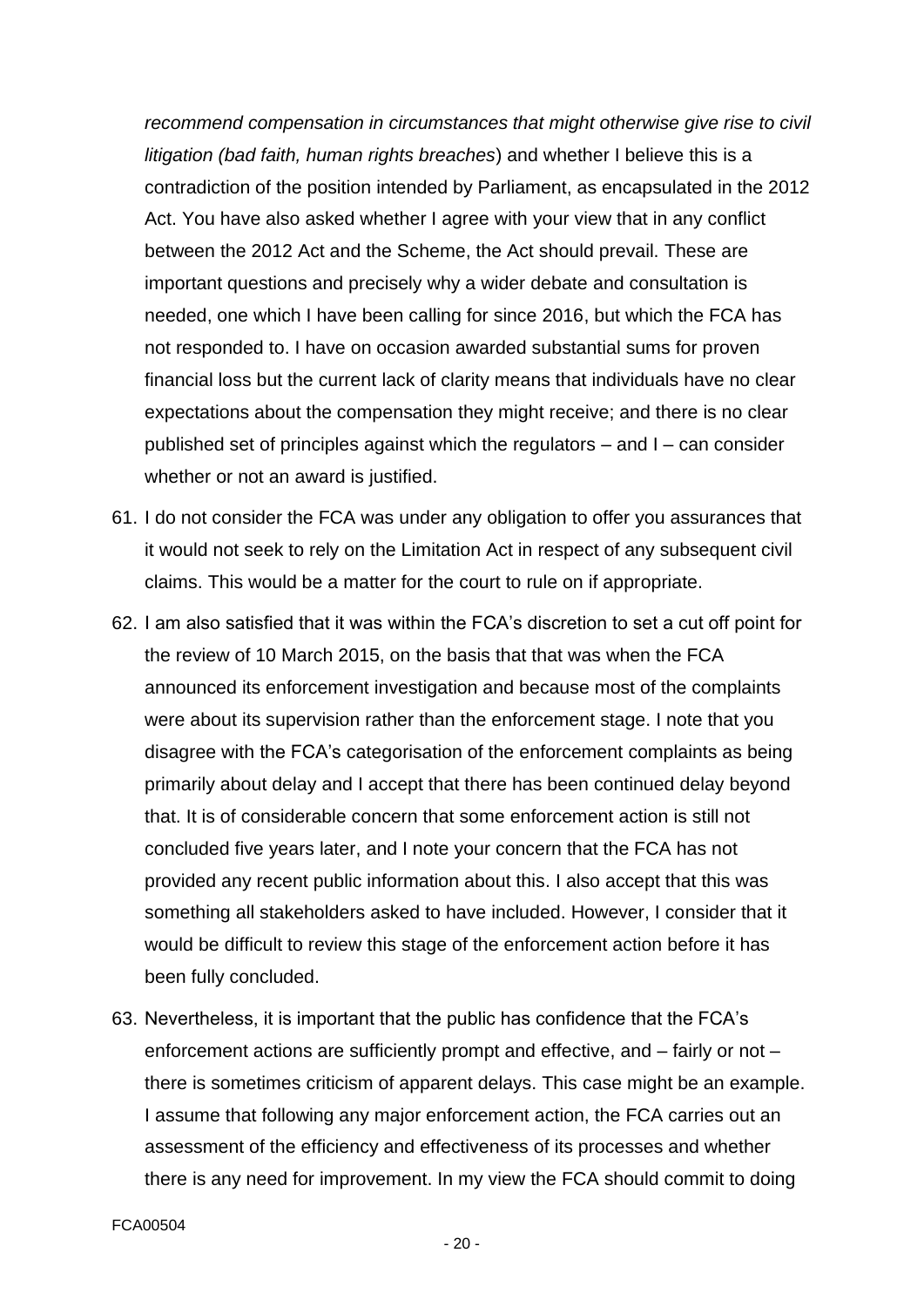this for Connaught, taking into account stakeholders' views and concerns, once the enforcement action and the Independent Review are finally concluded. The Independent Reviewer might also have a view, as a result of his conversations with stakeholders, on whether he thinks the FCA should reconsider this matter. There is also still the possibility of complaints to me about this under the Complaints Scheme, once the enforcement action has concluded. In the meantime, the FCA should continue to provide me with updates on the continuing action, with any explanation of the continued delay it can provide.

64. I do not think it was necessary for the FCA to include in the TOR a reference to liaison with the police or other enforcement agencies. That is a matter for the Reviewer to consider. I have already commented, in my final report on the complaint from George Patellis, on the FCA's delay in referring the allegations to the police.

## *Appointment of the Reviewer*

- 65. During the period in question, the FCA was seeking reviewers for three separate reviews: the review into the supervisory intervention on Interest Rate Hedging Products, the review into the failure of London Capital & Finance, and the Connaught review. The evidence shows that ExCo was told on 15 October 2018 about preparatory work carried out by staff to scope the Connaught and IRHP reviews, including identifying potential candidates. In relation to Connaught, staff had prepared a long-list of individuals and were producing a short-list.
- 66. The FCA has told me that:
	- a. In total, 23 people were approached for the role of Independent Reviewer by direct email from Charles Randell. They were all asked about conflicts once they confirmed interest and some were rejected on that basis.
	- b. Names came from recommendations from FCA colleagues, from discussions with the Treasury, from the Chair's professional contacts and from online searches of regulatory consultancies, law firms and barristers' chambers with relevant expertise.
	- c. A first group of potential reviewers was contacted on 22 March 2019. Further people were contacted on an ongoing basis from the start of April.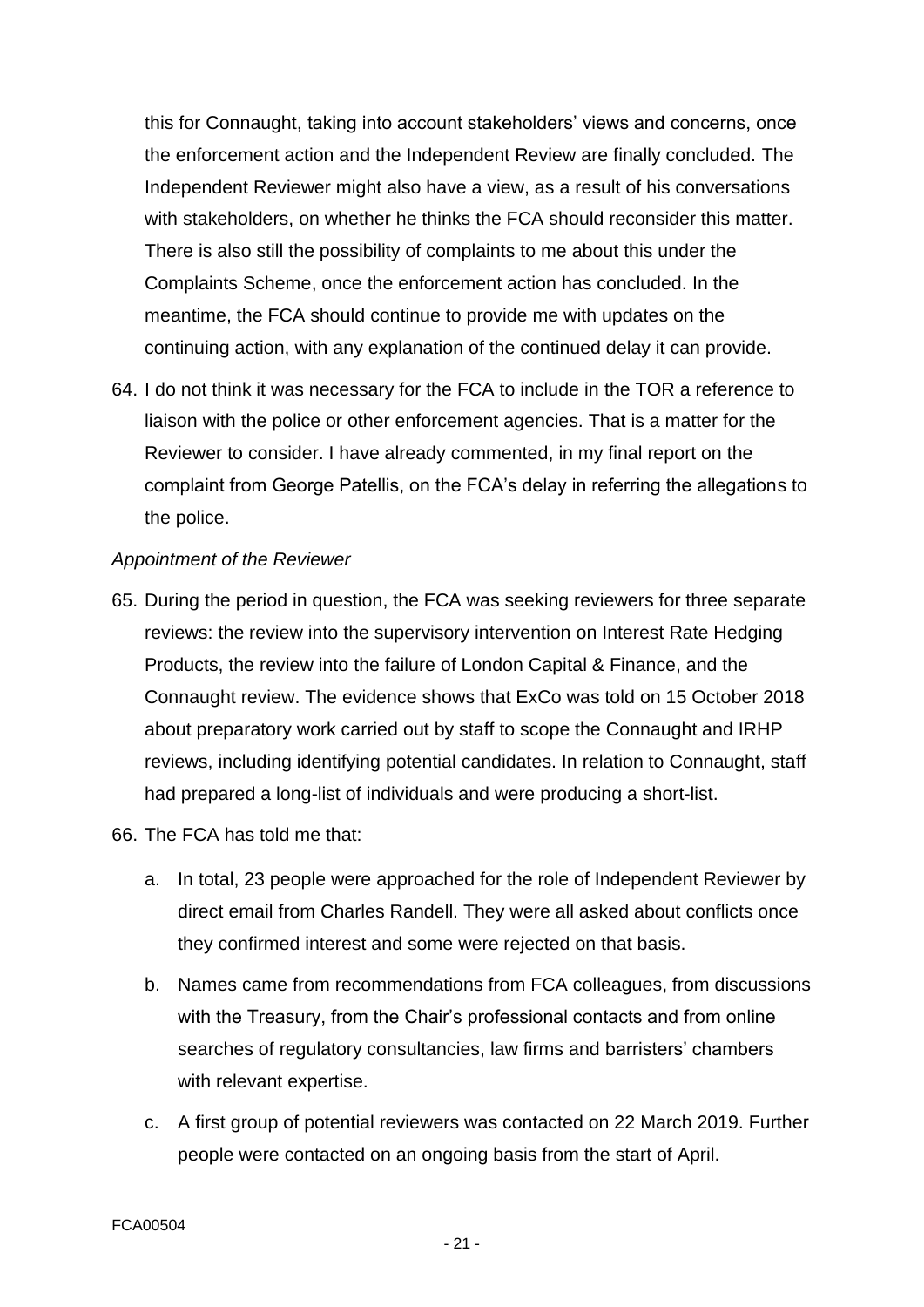- d. Charles Randell's searches led him to identify Raj Parker as a possible candidate in early May. Although Charles Randell had no prior knowledge of Raj Parker, Raj Parker's online CV made clear that he had relevant experience of financial services regulation, of acting as an independent reviewer and as a judge. Having made enquiries of professional contacts outside the FCA about Mr Parker's suitability, he decided to approach him.
- e. Enquiries made within the FCA and online searches had not revealed any conflicts which Freshfields would have had in relation to Connaught. Raj Parker's clerk also offered to check what involvement Freshfields may have had with Connaught prior to Raj Parker's retirement in October 2016. Charles Randell concluded that it would not be proportionate to impute to Raj Parker the conflicts of a firm which he had left some three years earlier, so that the focus should be on Raj Parker's personal or professional conflicts. Raj Parker had confirmed both in writing and in person that he had no personal or professional conflict with the firms mentioned.
- f. There was a three-stage process for the recruitment and selection of the Reviewer. Charles Randell met those candidates who expressed an initial interest, either in person or by teleconference, to give them more information about the reviews, assess their interest and likely suitability. Promising candidates were then met by a wider staff team for further assessment of their suitability for the role, and for them to ask questions about the practicalities of undertaking the review. Decisions to recommend reviewers to Board Sub-Committees were based on these meetings for all three reviews.
- g. Raj Parker was identified as the suitable candidate for the Connaught role.
- h. The Board Sub-Committee's role was to consider Charles Randell's proposed choice of reviewer and, if it agreed, to approve that person. This was in line with the process carried out for the other reviews and previous reviews.
- 67. In response to my inquiries, the FCA has informed me that although Raj Parker and a senior FCA staff member who is now a member of ExCo had both worked at Freshfields in the 1990s, they did not work together, nor have they been in

- 22 -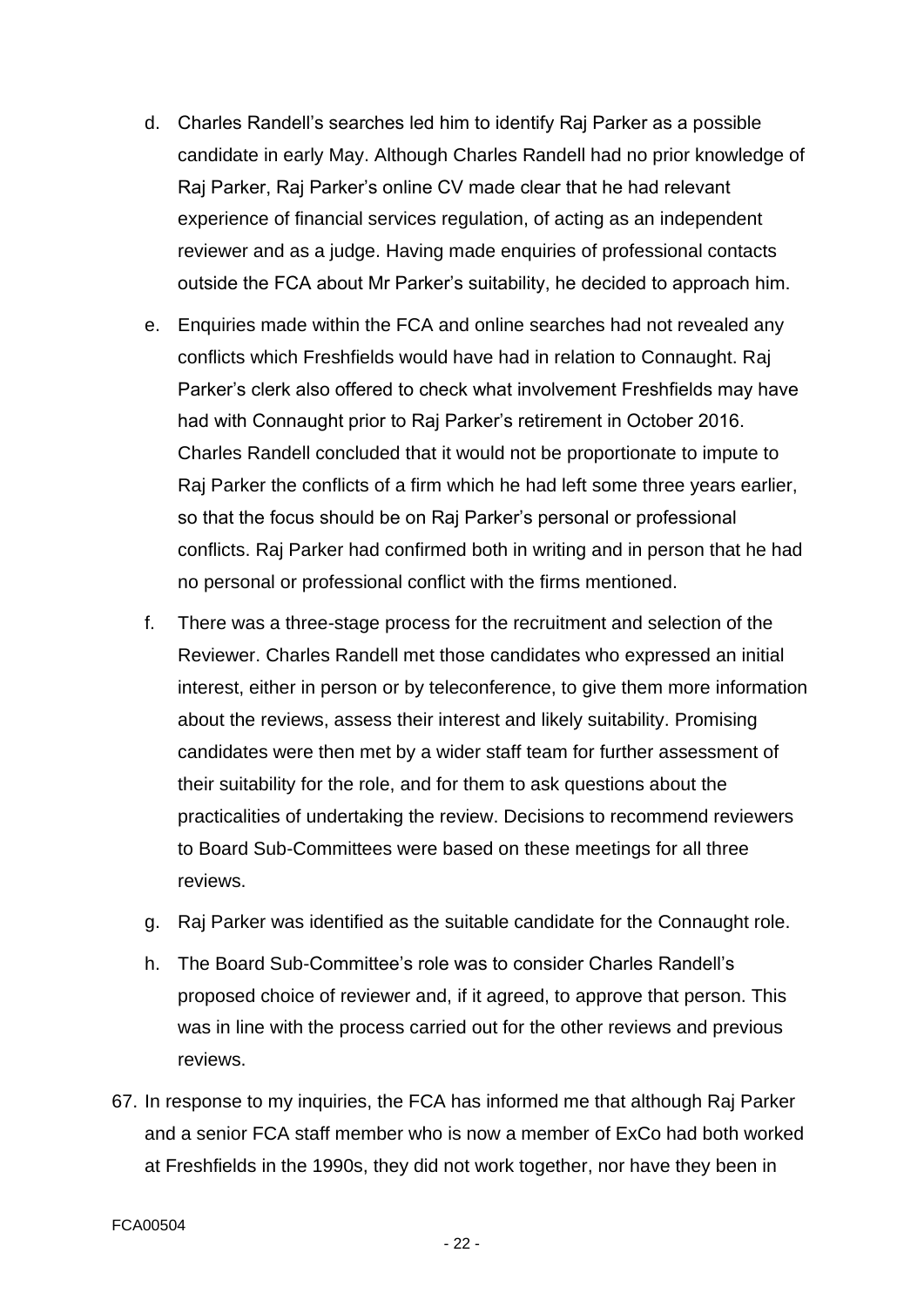contact since. In a recent email you have told me that you have accepted Mr Parker's assurances that, although this staff member was a member of his department at Freshfields for several years, he cannot recall them ever working together on a case, they did not socialise together and have not met since. For completeness, the FCA has told me that an additional member of ExCo also worked for Freshfields approximately 30 years ago.

68. In December 2018 and April 2019, there were internal discussions about the FCA's legal obligations to carry out an 'open tender process', the April discussions taking place in the light of unsolicited expressions of interest from law firms in relation to the LCF review and Lord Myners' comments that an FCA appointment could look like institutional cover-up. The FCA concluded that it could use the same process it had used for its Davis review in 2014. In my view these discussions focussed on narrow legal risk rather than any wider consideration of stakeholder or public perception. The FCA says that this was not their intention and that the aim was to appoint an appropriately qualified reviewer as efficiently as possible to get the review under way. Although I consider that the selection of Raj Parker was made on a sound basis and in good faith, in my view the FCA should reflect further upon whether there is a broader reputational risk in its current arrangements for appointments of this kind, and whether it should consider suggestions from stakeholders.

*Conclusions about Appointment of the Reviewer*

- 69. I am satisfied that it was reasonable for Charles Randell to conclude that Raj Parker was free from conflicts. I note that you wish me to establish whether either of the two ExCo members who had previously worked for Freshfields suggested his name; however, I have concluded that this is not necessary. A number of names were suggested from a variety of sources, steps were in place to test for conflicts and some candidates were then excluded on that basis.
- 70. I am also satisfied that the FCA's appointment of Raj Parker as Independent Reviewer was a decision that it was entitled to make and that its recruitment and selection process followed previous practice. It is clear that Raj Parker has highly relevant senior legal experience. I have seen nothing to suggest that his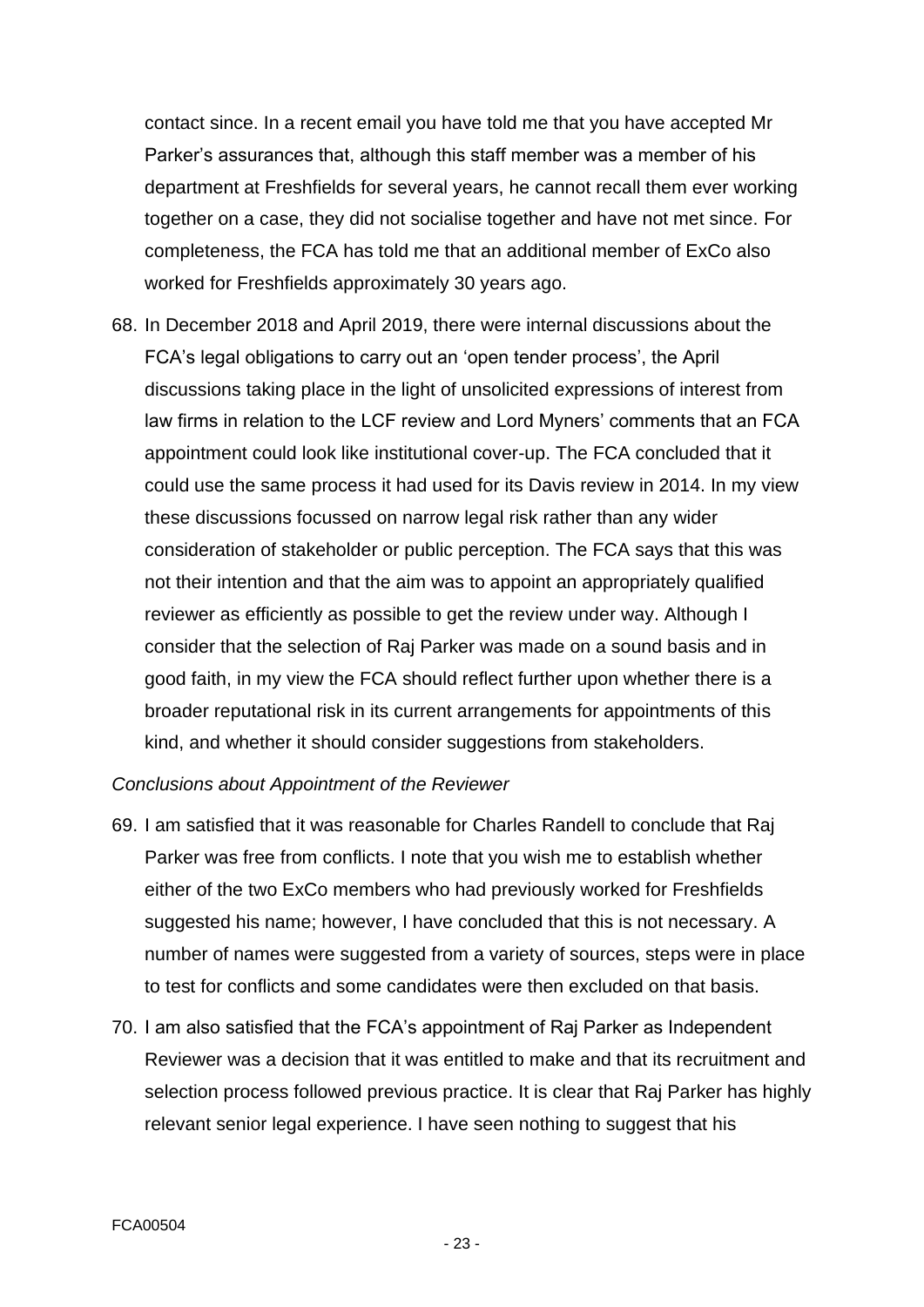appointment was made on any other basis than that he was a suitably qualified candidate for the job. I see no reason to query his suitability or independence.

- 71. However, the FCA may wish to consider whether this approach, via known contacts, online searches and internal discussion with heavy reliance upon the Chair is the best way to command trust in the process and achieve the degree of demonstrable independence that is required. Although the FCA seeks to retain 'flexibility' and minimise delay, it might assist the FCA to build stakeholder trust and confidence if it did not to seek to control the process so tightly. Options the FCA could consider are asking stakeholders to suggest names, a more open tender process, and the use of a professional search and selection service.
- 72. I am surprised to see from the various ExCo, Board and Sub-Committee papers that the FCA considers there are no Equality, Diversity and Inclusion considerations in recruitment exercises of this kind.

#### *Protocol for the Review*

- 73. In relation to the Protocol, you have said that:
	- *a. You asked Andrew Bailey to confirm the identities of the Accountable Executive and members of the Project Review Board as you are concerned that there may be scope for conflicts of interest.*
	- *b. The Reviewer will be limited by the Terms of Reference, so can't go beyond the Remit, and in 12 it's clear that if he wants information from or about other organisations (for instance, the Financial Ombudsman) he must make such requests through the FCA - a huge opportunity for filtering to take place and the Reviewer to be denied the full picture. And if the Reviewer feels he is not receiving sufficient information or co-operation, he has the right to escalate to the Chairman of the FCA, who also chairs the sub-committee that is responsible for his appointment, the Remit and possibly also the Project Review Board.*
	- *c. You are concerned that the FCA will have extensive powers to redact what it considers, in its sole opinion, to be privileged information or information covered by FSMA s348, that individuals who were at the time below Director level won't be named and that any individuals and organisations (the FCA included) that might be identifiable will have Maxwellisation rights (section*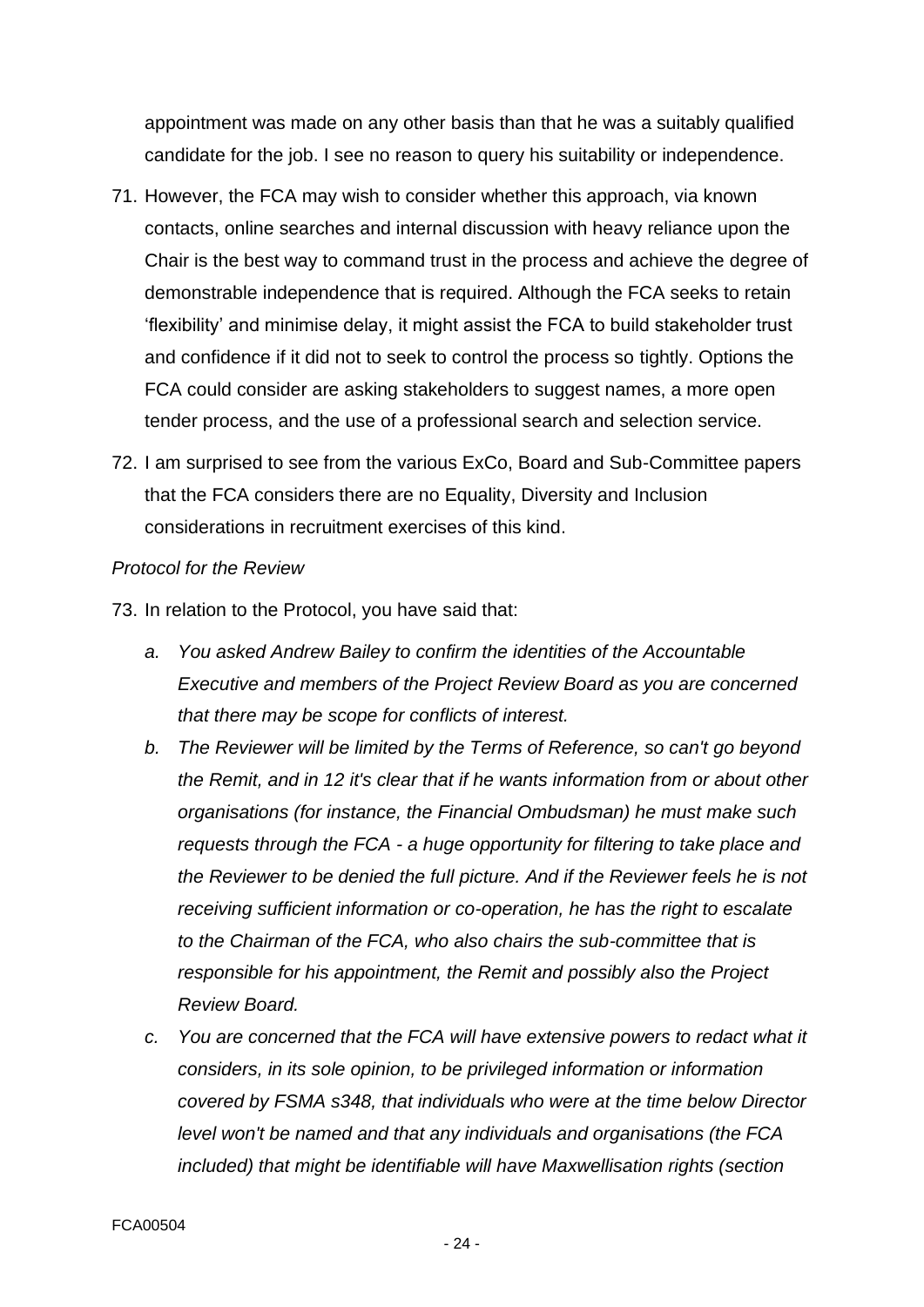*E). I suspect it is unusual for such rights to be extended to organisations and of course there is no legal obligation to provide it to individuals, and I would argue unnecessary to do so, especially when those in all but the most senior positions are not to be named. The Reviewer is expected to be guided by the FCA's 'specific individual contacts' in determining whether to act on such representations. There is no corresponding right to review extended to the victims or other relevant stakeholders, despite there having been representations to this effect among those made when the FCA sought inputs from stakeholders on the Remit. This seems to me another example of the process being intrinsically biased in favour of those subject to review and against the complainants.*

- *d. It was published eight weeks after the Review was announced, and with it the timeline, which requires the Review to be completed and published within nine months (39 weeks). Unless the Protocol was made available solely to the Reviewer before being published, which would be a matter for concern in itself, it would seem that the Reviewer has been without a Protocol and hence unable to commence work for eight weeks - 20.5 percent of the time allocated for the entire exercise. Given the scale of the exercise and in particular the extensive Maxwellisation provisions, there may be a significant risk that the Report will be published late, further delaying what little possibility of transparency, redress or reform may be made possible by this flawed Review exercise;*
- *e. The overall effect of the Protocol, in particular that of Paragraph 16, would appear to be to deter present and past FSA/FCA employees and indeed other witnesses from speaking frankly. Requests for meetings should be made through the FCA, prior notification of topics and documents to be discussed should be fed through the same channel, and all meetings should be recorded and transcribed. There are no whistleblower protection measures incorporated into the overall process. The overall effect is that anyone who is or might in the future be affected by your former employer for their own career prospects (including people working in or aspiring to work in that organisation, or regulated firms) would understandably be very nervous about speaking freely.*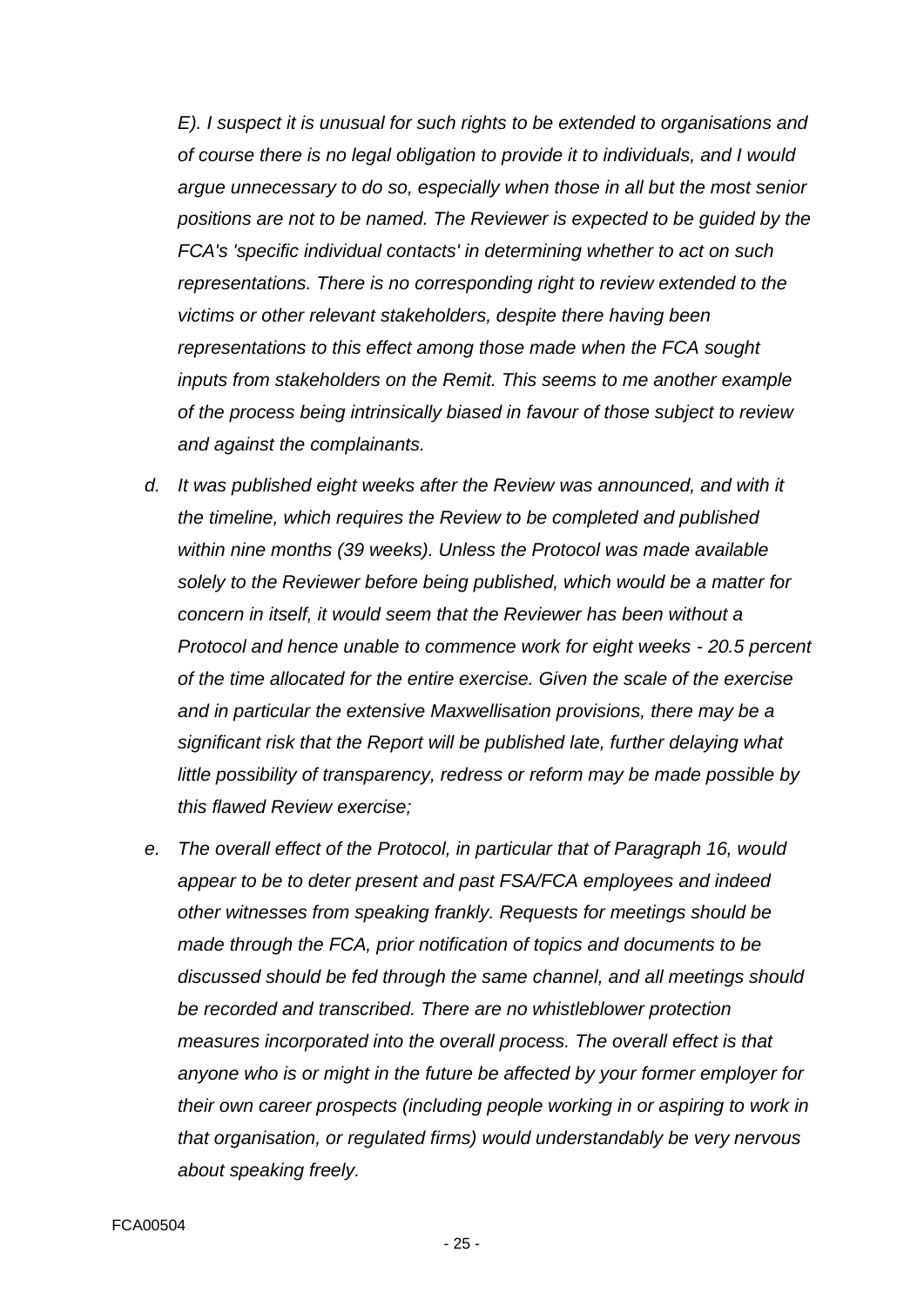- 74. In response to these issues, the FCA has satisfied me that:
	- a. The Independent Reviewer was provided with the draft protocol and asked to provide any comments but did not do so.
	- b. The Review was announced on the staff intranet and some drop-in sessions were held. The FCA has also produced a Q&A for staff; this outlines that the FCA supports the review and expects people to participate if asked to do so by the Reviewer. They were also given guidance on how to identify, retain and store relevant documents.
	- c. The approach to naming of staff is consistent with the Board's previous approaches and was considered by the Board who insisted on this. It was also covered in the protocol that was provided to the Sub-Committee.
- 75. The FCA has also told me that the Accountable Executive for the Review is Jonathan Davidson, Director of Supervision and Authorisations. The Project Board names (which it has supplied to me) are confidential. I note that you also received this information from the FCA in response to a Freedom of Information Act (FOIA) request.

# *Conclusions about the Protocol*

- 76. I consider that it was appropriate for the FCA to share the Protocol with the Independent Reviewer before publication. It is not a document that I would have expected the FCA to consult on more widely with stakeholders. Protocols for other reviews have been in similar terms. In general, I consider that it is up to the Reviewer to raise with the FCA any aspect of the Protocol that he considers might be or is inhibiting his conduct of the Review and to renegotiate the terms.
- 77. I am satisfied that it is within the FCA's discretion to set boundaries for the level at which staff should be named by the Reviewer. Although I would not expect staff to be compelled to speak to the Reviewer, I take your point about encouraging staff to come forward in confidence on a whistle-blowing basis where appropriate. In my view, this is a matter for the Reviewer to raise with the FCA if he considers it to be necessary. It will also be a matter for him to tell the FCA if he considers that he needs further time to complete his review for any reasons and, if this is due to delay or lack of co-operation by the FCA, to say so.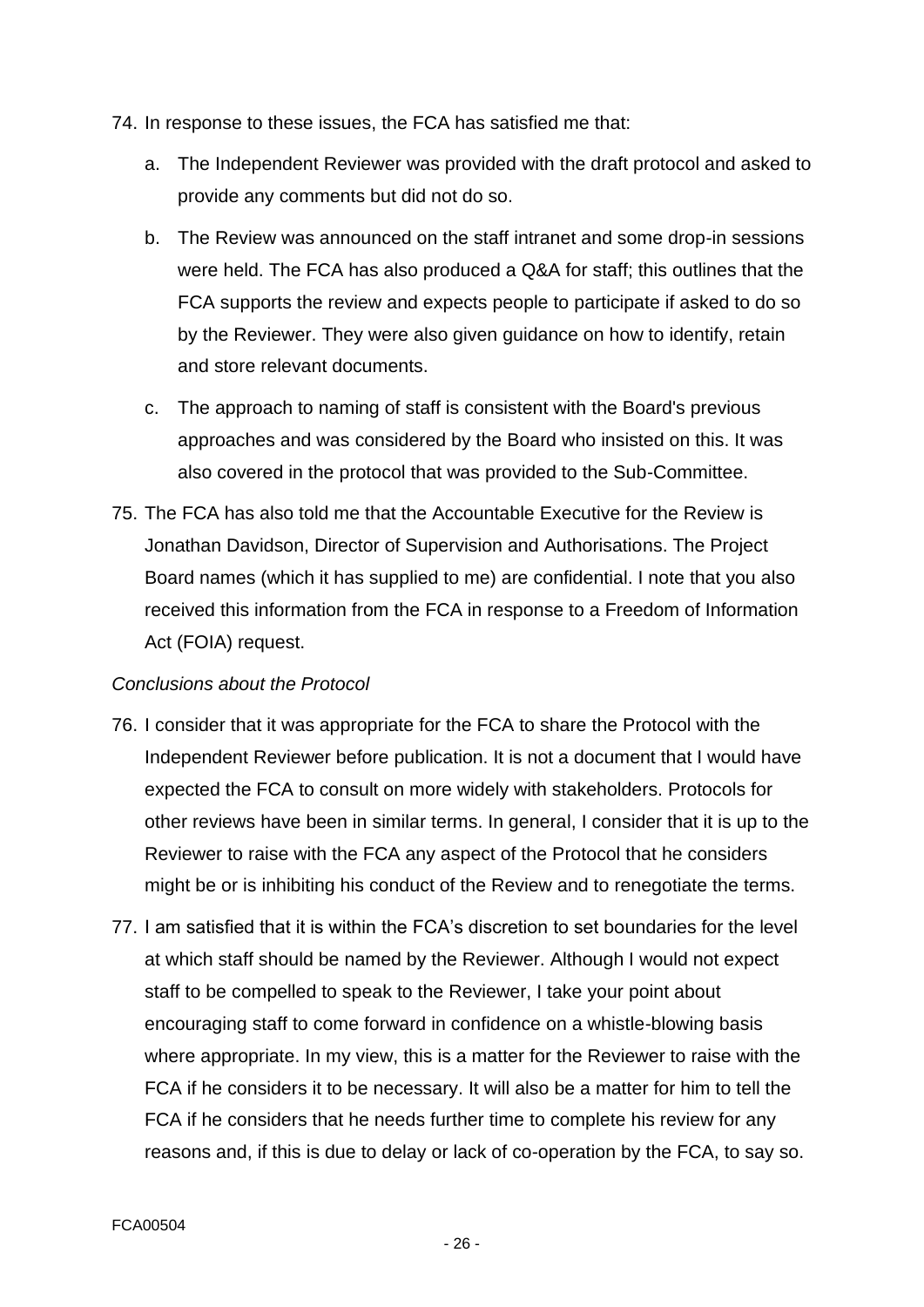78. In my published decisions on the Patellis and Nettleship complaints, I said the following about the FCA's approach to the confidentiality requirements of Section 348 of the Financial Services and Markets Act 2000 (S348):

*I have also considered the reliance placed by the FCA on s348 as a reason for not disclosing further information to you. My understanding is that this applies only to confidential information received by the FCA in the course of its statutory duties. S348 cannot in my view be used to protect information generated by the FCA itself, nor information which is already in the public domain. I recognise that the FCA has a difficult task in deciding what information should properly be disclosed, particularly*  when balancing its various legal responsibilities or when there is a danger of *prejudicing proceedings. Nevertheless, in my view there is scope for greater openness in this case, which is why I have referred extensively to the further material I have reviewed.*

79. I would expect the same principles to apply to the FCA's publication of the outcome of the Review.

#### *Your complaint about Andrew Bailey*

- 80. In considering this aspect of your complaint, I have looked at information supplied by you and the FCA about your engagement with Andrew Bailey, who joined the FCA as CEO on 1 July 2016 until March 2020, and other FCA staff and what has resulted from this.
- 81. On 27 October 2016, you approached Andrew Bailey in your personal capacity to request a meeting following the release of the [New City Agenda](https://newcityagenda.co.uk/culture_of_regulators/) report calling for regulatory reform. You said that your experience with Connaught and discussions with a wide range of stakeholders affected or concerned by 'financial services crimes' across the sector had given you valuable insights into required regulatory reform and that you would like to make a presentation to the FCA.
- 82. You attended the FCA in December 2016 and January 2017 to make your presentation to the Private Secretary to Andrew Bailey. He briefed Andrew Bailey on his meetings with you on 26 January 2017. I note that this briefing includes a note of action taken to pass to relevant teams three concerns you had raised: about changing the wording of job advertisements that you felt played down the FCA's consumer protection role; about concerns you had raised about some staff conflicts of interest; and about widening the scope of the Review.
- 83. Following this, you had further exchanges with the Private Secretary who informed you that the FCA would not be taking up your offer of consultancy to help lead cultural reform, organisational change and a review of governance at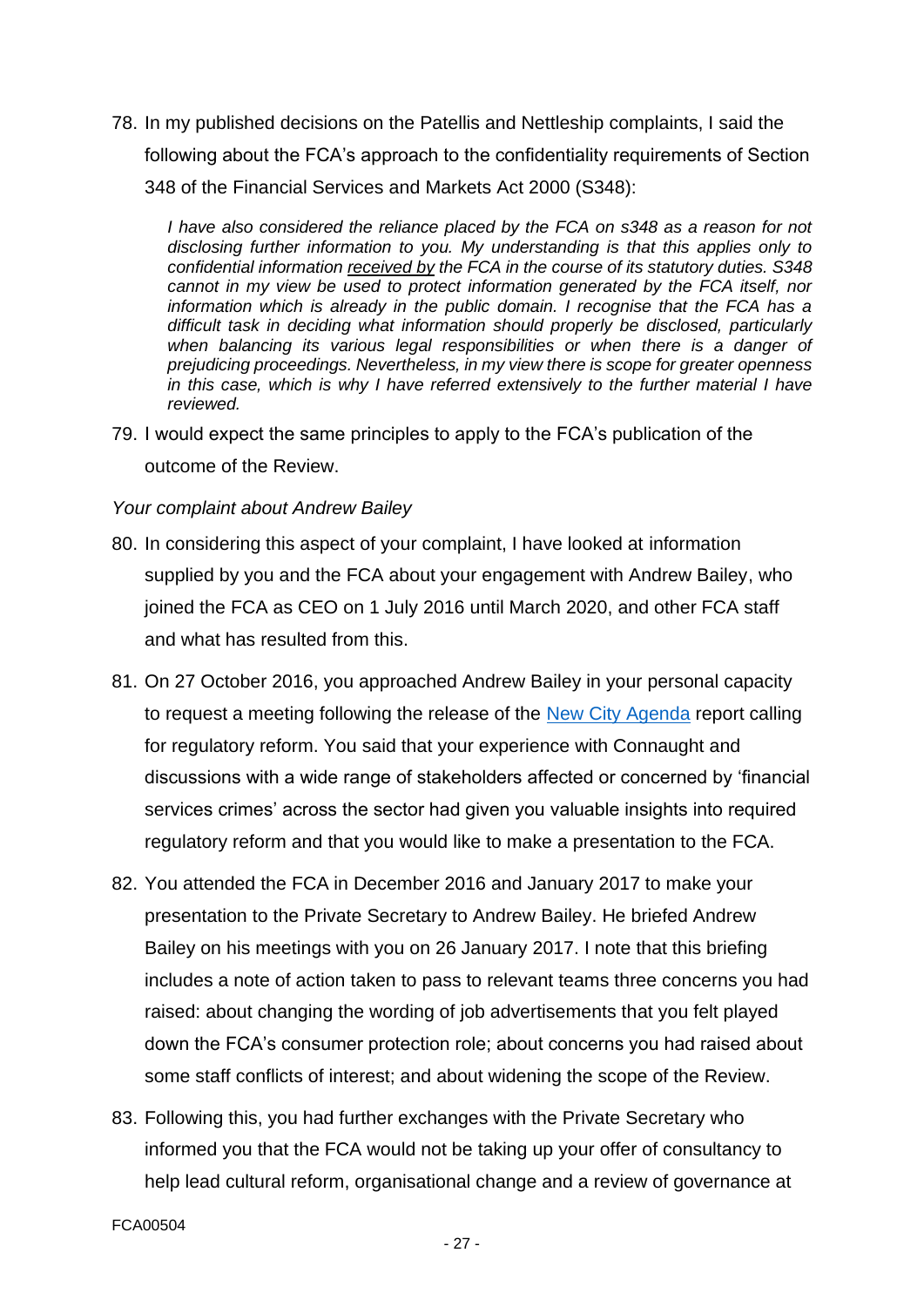the FCA. You were told that Andrew Bailey was recently in post and had his own plans to lead change in the FCA, including responding to a consultation the FCA was then running on its future mission.

- 84. In March 2017, you wrote to Andrew Bailey with two suggestions about the Independent Review into Connaught: that the scope should be widened to include FCA as well as FSA actions (the Board minutes of 3 November 2016 had referred only to the FSA) and that stakeholders should be consulted. Both things were done. You made further submissions about the FCA's approach to redress and restitution for Connaught investors. You also asked for an undertaking that the liquidators would be consulted on any redress proposals. Andrew Bailey responded to you on 11 April 2017 setting out his view of why this would not be appropriate: the need to preserve the FCA's independence, particularly where the liquidators had a financial interest in the outcome; the FCA, having conduct of the investigation, being best placed to decide the appropriate outcome. You continued to correspond with Mr Bailey on these and other matters in April and May 2017, including your concerns about Capita selling part of its business.
- 85. In April 2019, you again requested a meeting with Andrew Bailey regarding Connaught, other financial collapses, and the issue of wider cultural reforms at the FCA. This correspondence continued both before and after you submitted your formal complaint on 11 July 2019. You met Andrew Bailey and members of his team on 31 July 2019. You discussed your complaint, your objections to the Review and other matters, and indicated your intention to submit a Subject Access Request and further Freedom of Information Act requests. Thereafter, with your and my agreement, the FCA referred your complaint directly to me for consideration.
- 86. I have noted your objections to the nature of the July 2019 meeting, staff attendance and the notes taken as set out in paragraph 7 above. While I understand why you would have preferred to have been told the names of those attending the meeting in advance, these matters do not appear to me to demonstrate evidence of bad faith by Andrew Bailey. It is clear that the FCA went to some trouble to ensure that you had a further opportunity to make your points. I have addressed your concerns about the nature and extent of the Review and about the Protocol in this report.

FCA00504

- 28 -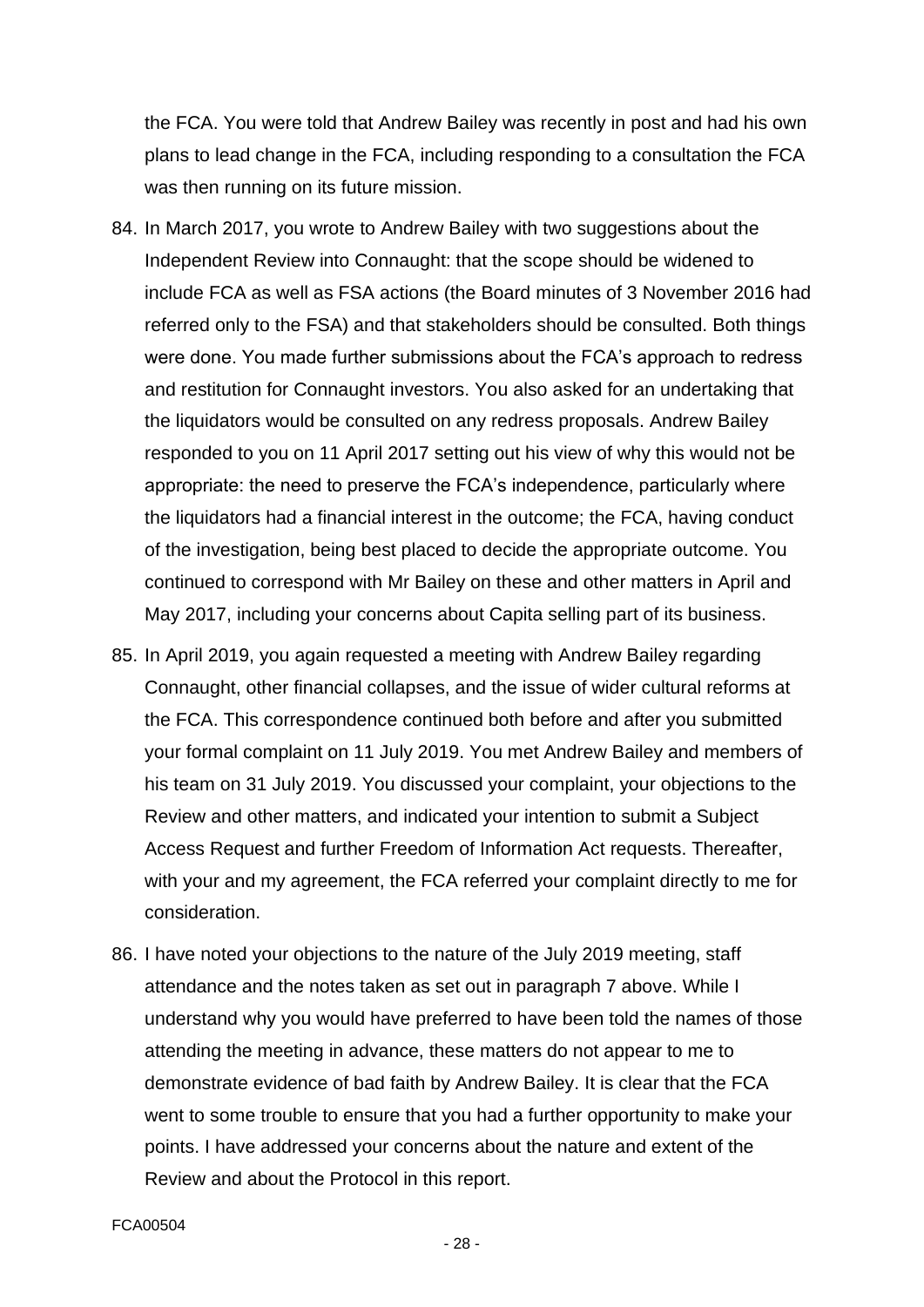87. I have seen from the FCA's file that correspondence between you and the FCA has continued since the 31 July meeting and that you have had the opportunity to provide your own document showing points of disagreement with the recorded minutes of the meeting. The internal evidence I have seen shows that this document has been logged with the formal record.

#### *Conclusions about your complaint about Andrew Bailey*

88. Before your engagement with Andrew Bailey, you had requested the opportunity to make presentations to his two predecessors and had raised your concerns about Connaught and other matters from 2012. You are clearly passionate about how the regulator could reform, and committed to your belief in the contribution you could make to this. I am satisfied that you have been given several opportunities to put these views to the FCA and you did eventually meet Andrew Bailey. There was no obligation on him to accept your proposals and suggestions and I do not agree with your assertion that he does have such an obligation *unless he can show that doing so would not improve the FCA's ability to perform its statutory functions*. Nor can I under this Scheme form a view about whether his failure to do so has caused consumer detriment. There is evidence that several points you made as a result of your contact with his Executive Office were acted on, and you received several clear and full responses to the points which you raised.

#### *My decision*

89. Your overall complaint was that FCA's Chair, Charles Randell and the then CEO, Andrew Bailey *have been and are acting in bad faith, doing all they can to prevent the full truth about the regulator's incompetence and dishonest cover-up efforts in the Connaught case from being exposed, endeavouring to evade financial liability to the victims and obstructing efforts to introduce long-overdue reforms based on the problems identified in the case*. Questions of bad faith are ultimately a matter for a court to decide but I have not seen any evidence to support your view that Charles Randell or Andrew Bailey have been *doing all they can to prevent the full truth about the regulator's incompetence and dishonest cover-up efforts in the Connaught case from being exposed, endeavouring to evade financial liability to the victims and obstructing efforts to*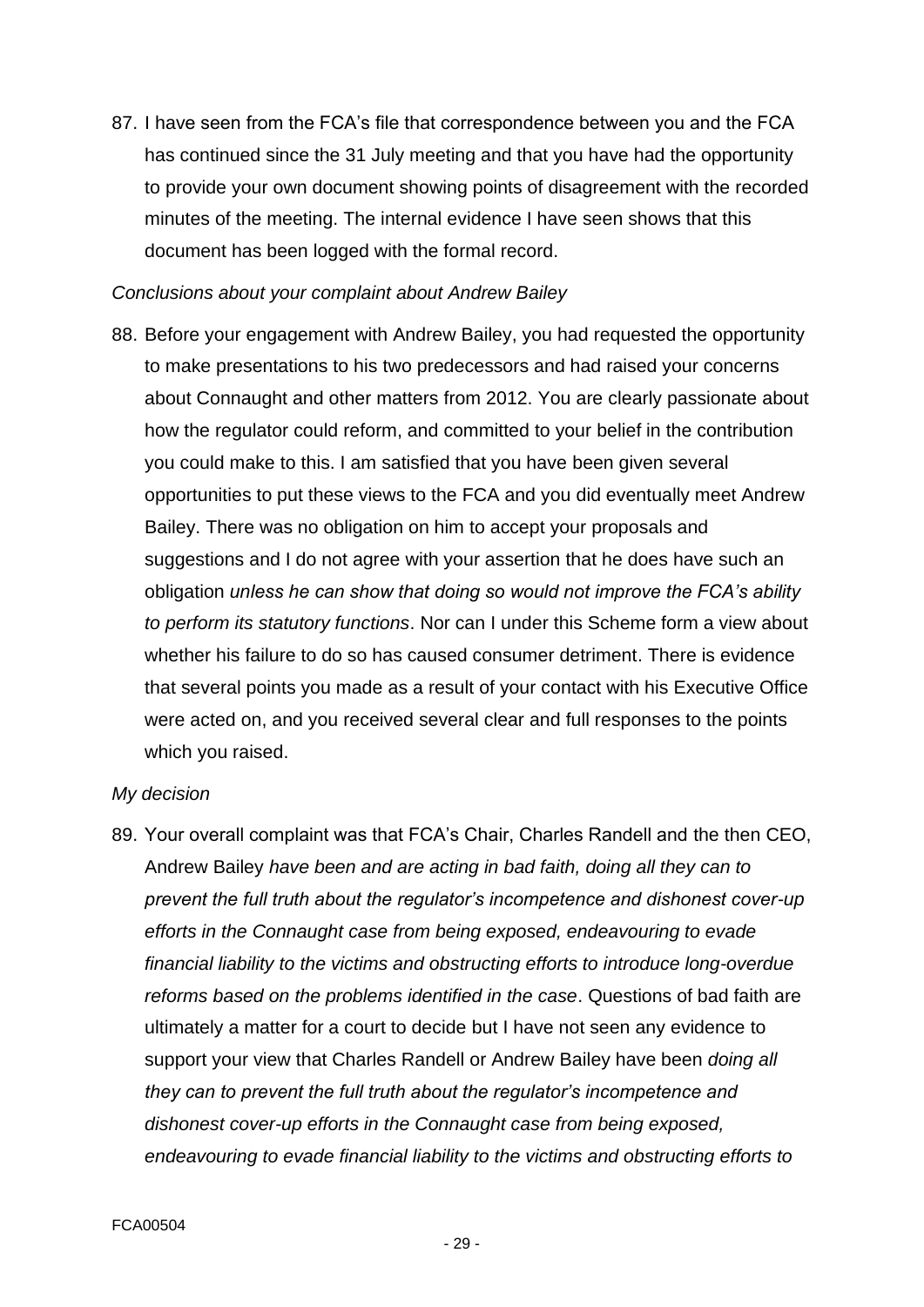*introduce long-overdue reforms based on the problems identified in the case*. The evidence shows that between 2016 and 2017 measures were taken to secure a settlement for Connaught investors and an independent review was eventually commissioned. I have not seen anything that suggests either Andrew Bailey or Charles Randell took active or any steps to prevent this, indeed they had oversight of the FCA while these steps were implemented You were also given access to present to the FCA your proposals for reform; it was within the FCA's discretion not to accept or implement them. Therefore, I do not uphold your complaint.

- 90. However, in relation to Connaught, the events I have described indicate a degree of institutional defensiveness and a reluctance to initiate independent scrutiny without external pressure and drivers. I have also observed a lack of clarity in the recorded decision-making about the type of independent review required. I also consider that the FCA should review the process by which independent reviewers are appointed in the future, although I believe that Raj Parker is well qualified for the role.
- 91. Although I have identified these weaknesses in processes, it does not follow that the independent review now under way is compromised. There is no reason to believe that the reviewer will not be able to produce a robust and independent report.
- 92. I have **concluded that**:
	- a. Your complaints about Charles Randell are not upheld;
	- b. Your complaints about Andrew Bailey are not upheld;
	- c. There is no good reason to suspend or alter the current independent review.
- 93. Although I have not upheld the specifics of your complaints, I consider that there are some generic issues which your complaint raises which deserve to be addressed. For that reason, I propose to invite the FCA to consider the following **recommendations:**
	- a. The FCA is clearer internally and externally about the different types of review which it might undertake in response to concerns about regulatory failure, whether or not the statutory test is reached (paragraph 49). In my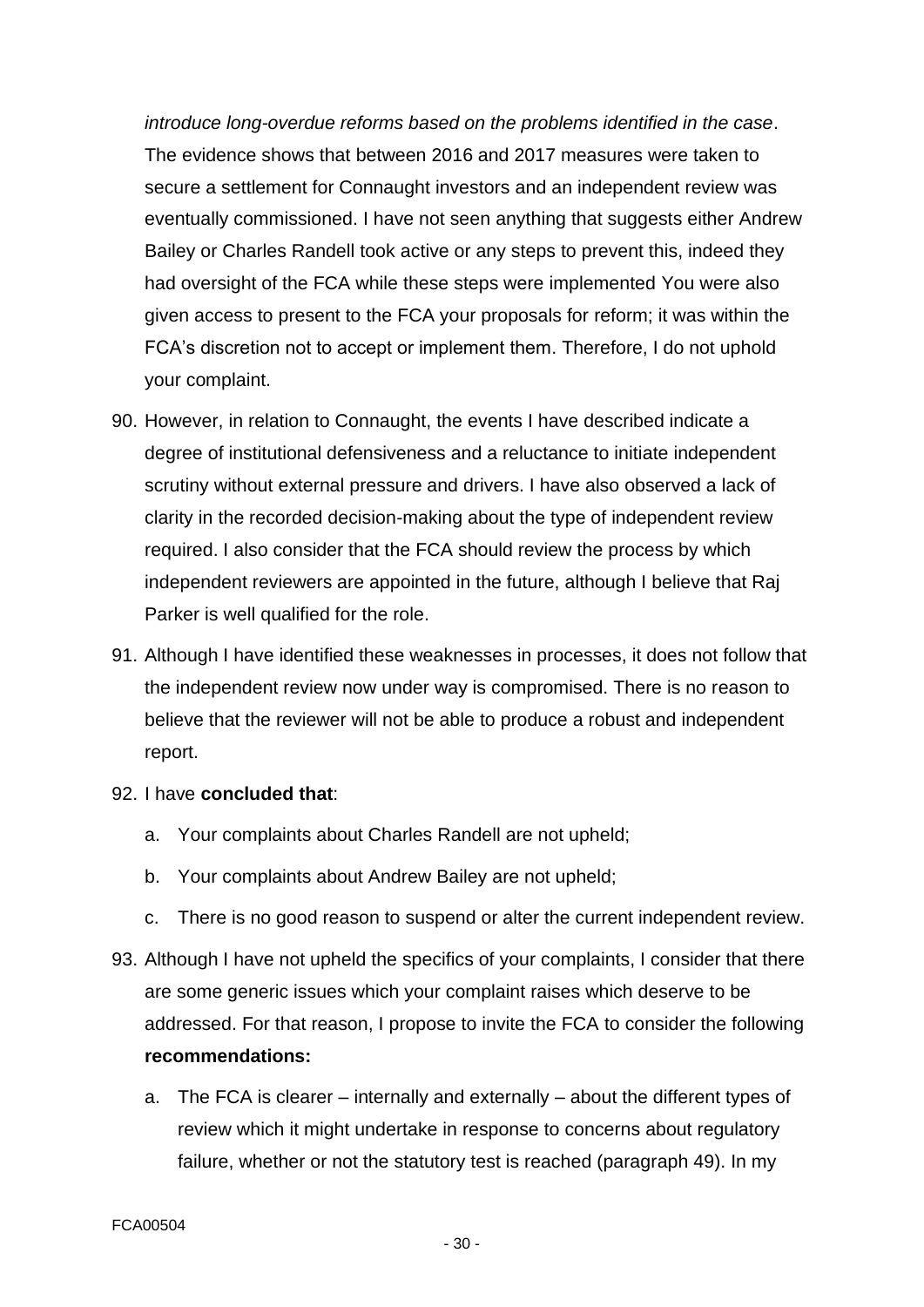view the FCA's policy as currently expressed narrows down the options for non-statutory reviews in an unnecessarily restrictive way;

- b. The FCA reviews the process by which it identifies and appoints independent reviewers to build public trust (paragraph 71);
- c. the FCA commits to carrying out an assessment of the enforcement action on Connaught, taking into account stakeholders' views and concerns, once the enforcement action and the Independent Review are finally concluded. In the meantime, the FCA should continue to provide me with updates on the continuing action, with any explanation of the continued delay it can provide. (paragraph 63);
- d. The FCA and the other regulators consult promptly on proposals for this Complaints Scheme, including the compensation arrangements, bearing in mind the four years since I first raised this issue (paragraphs 59 and 60). The FCA has said in its first response to this recommendation that its consultation on the Complaints Scheme will not necessarily include 'arrangements for compensation in such matters'. It has added that it is 'considering carefully how we can give greater clarity on the FCA's approach to payments of ex-gratia compensation'. In my view this is an inadequate response to an issue on which there needs to be a wider debate.

Antony Townsend Complaints Commissioner 9 April 2020